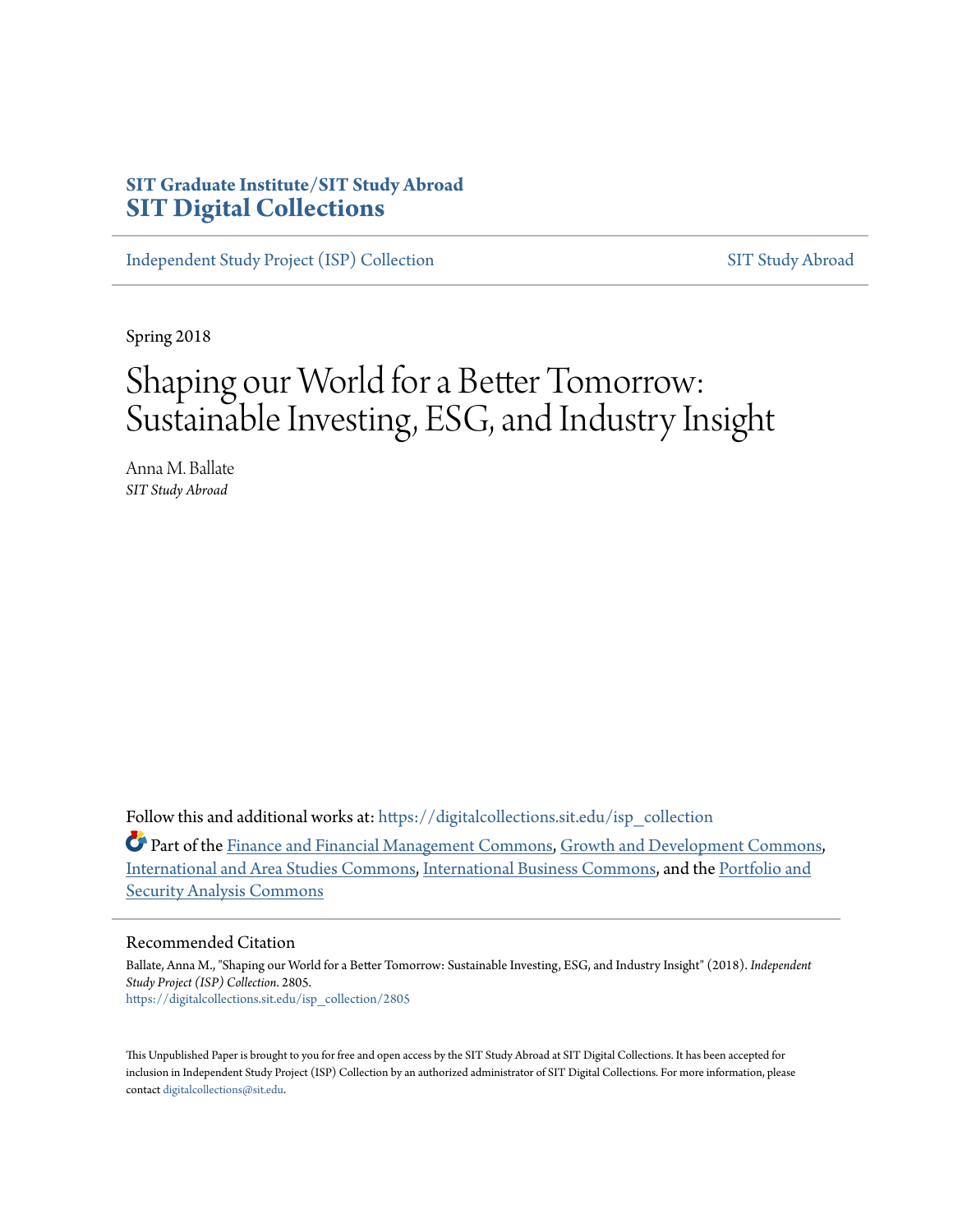Shaping our World for a Better Tomorrow: Sustainable Investing, ESG, and Industry Insight

Anna M. Ballate

SIT: Banking, Finance, & Social Responsibility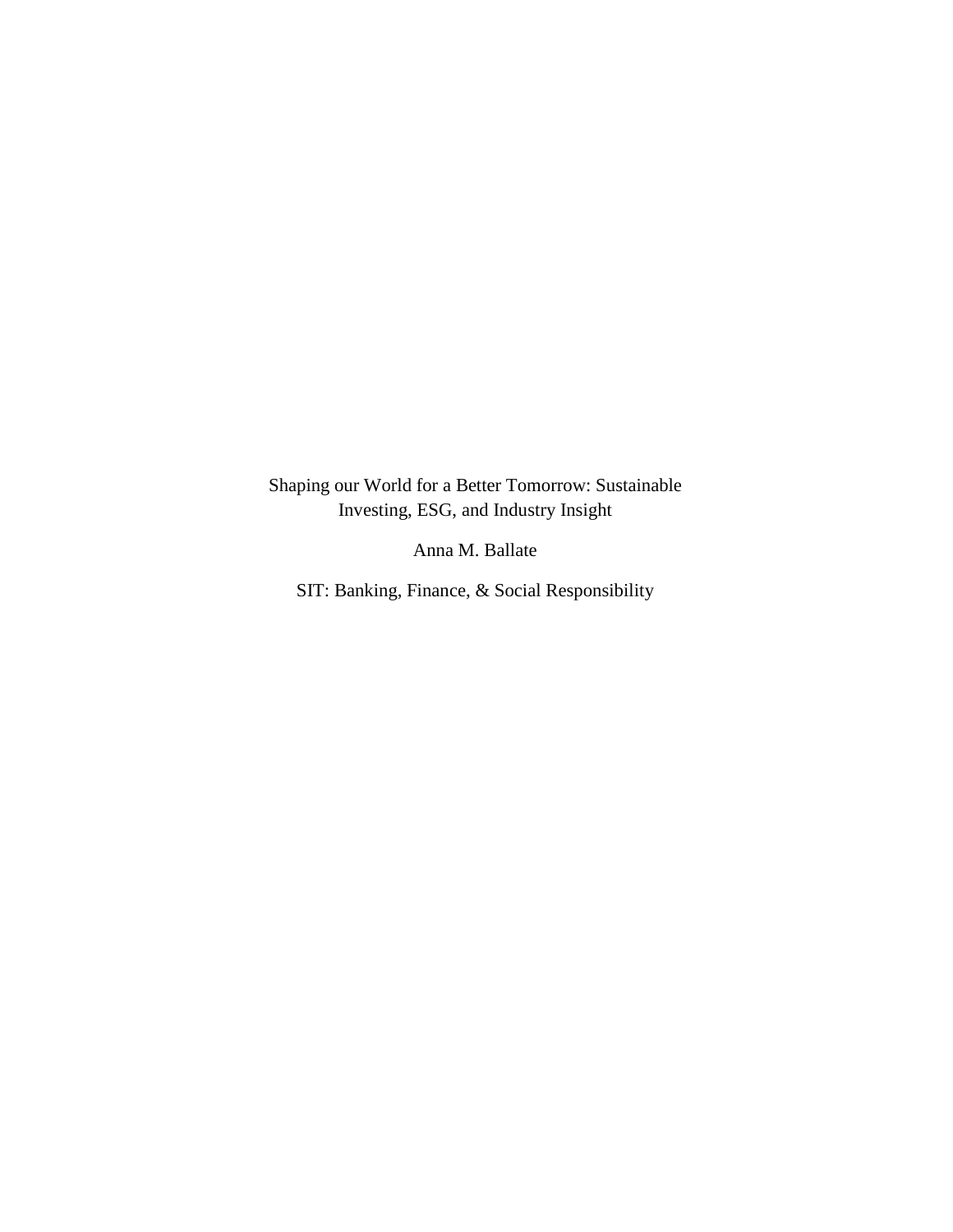Professor Jovanovic

**ITRN 3000** 

4 May 2018

# **Table of Contents**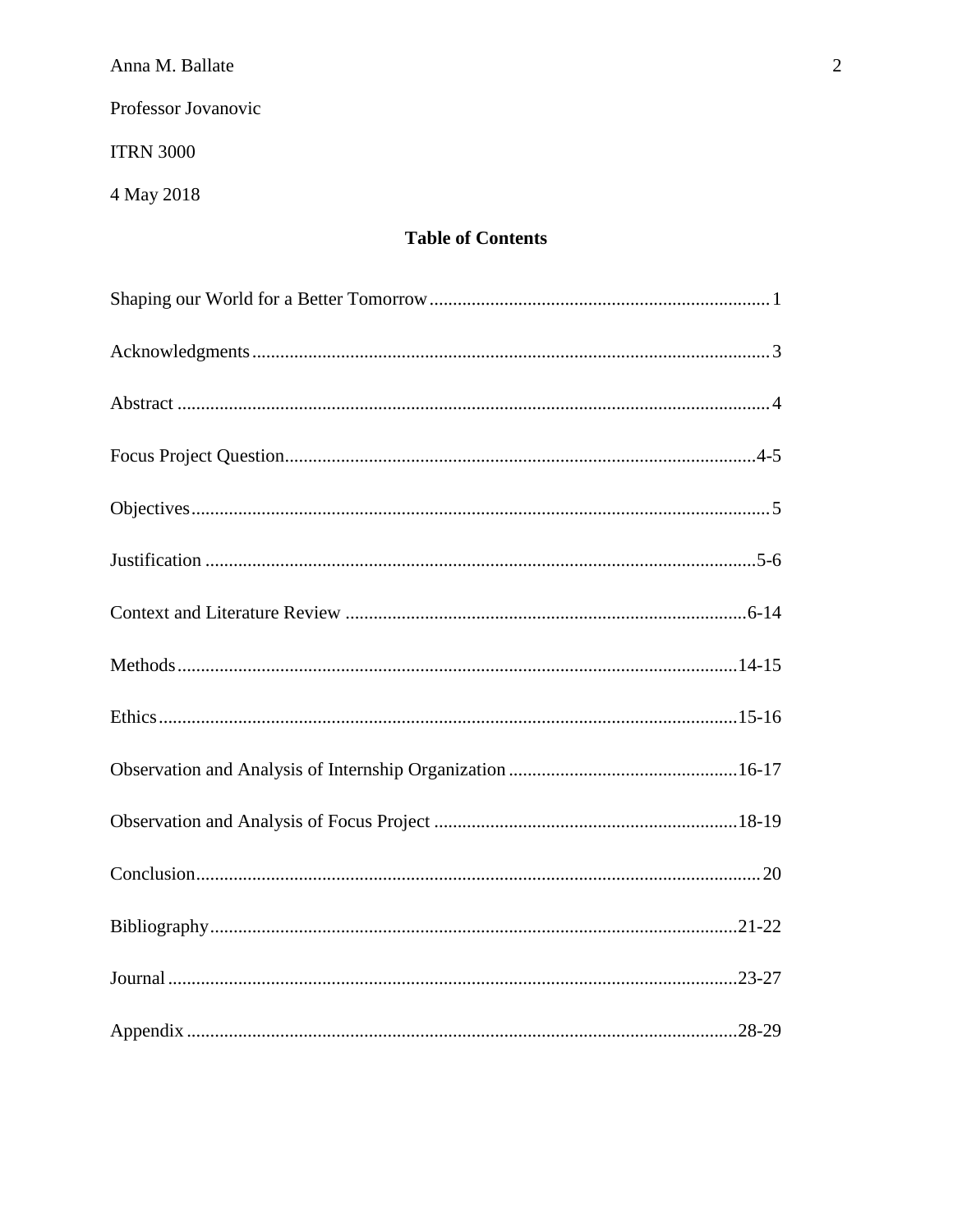Anna M. Ballate 3 Professor Jovanovic ITRN 3000 4 May 2018

## **Acknowledgments**

This paper would not have been possible without the academic support of the SIT: Banking, Finance, and Social Responsibility Program. I am especially grateful to Dr. Goran Jovanovic, the Academic Director, Mr. Joe Apostolidis and Ms. Aigul Jarmatova, the Academic Coordinators, who have been supportive of my internship and learning objectives while actively providing the tools and resources for me to reach these goals. I would also like to thank SYZ Group for giving me the opportunity to intern at one of the best private banking boutiques in Switzerland. I am grateful for my time with the Discretionary Portfolio Management (DPM) Team. I would like to thank my internship mentor, Mr. Fabric Gorin, who dedicated time to walking me through the investment process and supporting my research in sustainable investing. I also thank Mr. Saïd Tazi for always having me engaged within the team and pushed me to reach my highest potential. I especially thank Mr. Luc Filip, head of the DPM team, for overviewing my work and providing constructive feedback on my assignments. I would also like to thank Mr. Julien Raymond, Mrs. Carole Millet, Mr. Manuel Terreault, Mrs. Yasmina Barin, Mr. Renan Sena, Mr. Guillaume Compeyron, and everyone from the Advisory and DPM teams for making my time at SYZ captivating and insightful. Finally, I would like to thank my interviewees for participating in my research and learning activity while providing invaluable information on the current state of the banking sector and sustainability.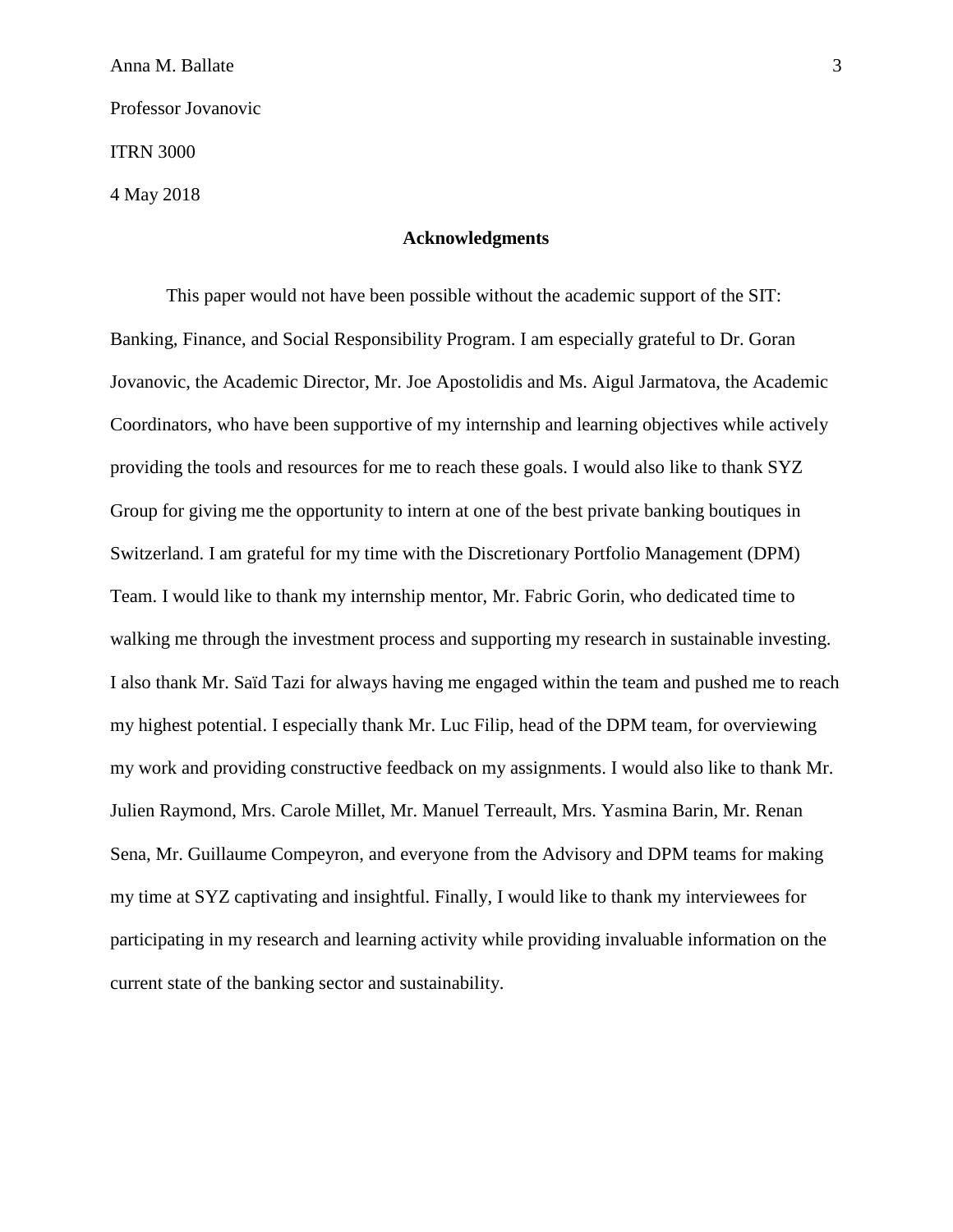Anna M. Ballate 4 Professor Jovanovic ITRN 3000 4 May 2018

## **Abstract**

Sustainable investing is a relatively new field in the world of finance and banking. Even though there is tremendous growth in sustainable investments over the past few years, it is still a niche market that requires more transparency, standards, and incentives. Switzerland has become one of the leading countries for sustainable finance, exhibiting a growth in sustainable investments under management. Despite the vast amount of research and development on sustainable investing, there is still much confusion and negative perception in the professional banking world about the topic. This study is designed to fill the gap between the academic rhetoric behind sustainable investing and its current state in the professional field, while also analyzing different tools and strategies of sustainable finance. The paper also explores how the industry can make the shift from traditional to sustainable investing with recommendations relating to ESG integration. The research activity indicates that even with a substantial growth in the field of sustainable finance, there is a long road ahead of the banking industry and global financial market to create environmental and social positives while also generating profit.

## **Focus Project Questions**

The interactive research and learning activity explores the following questions: What is sustainable investing and its strategies for performance? What are the main arguments for sustainable investing? What are the biggest challenges private and institutional investors face when trying to integrate sustainable approaches into their investment strategy? What is the reality of sustainable investment in private wealth management? How do perceptions of sustainable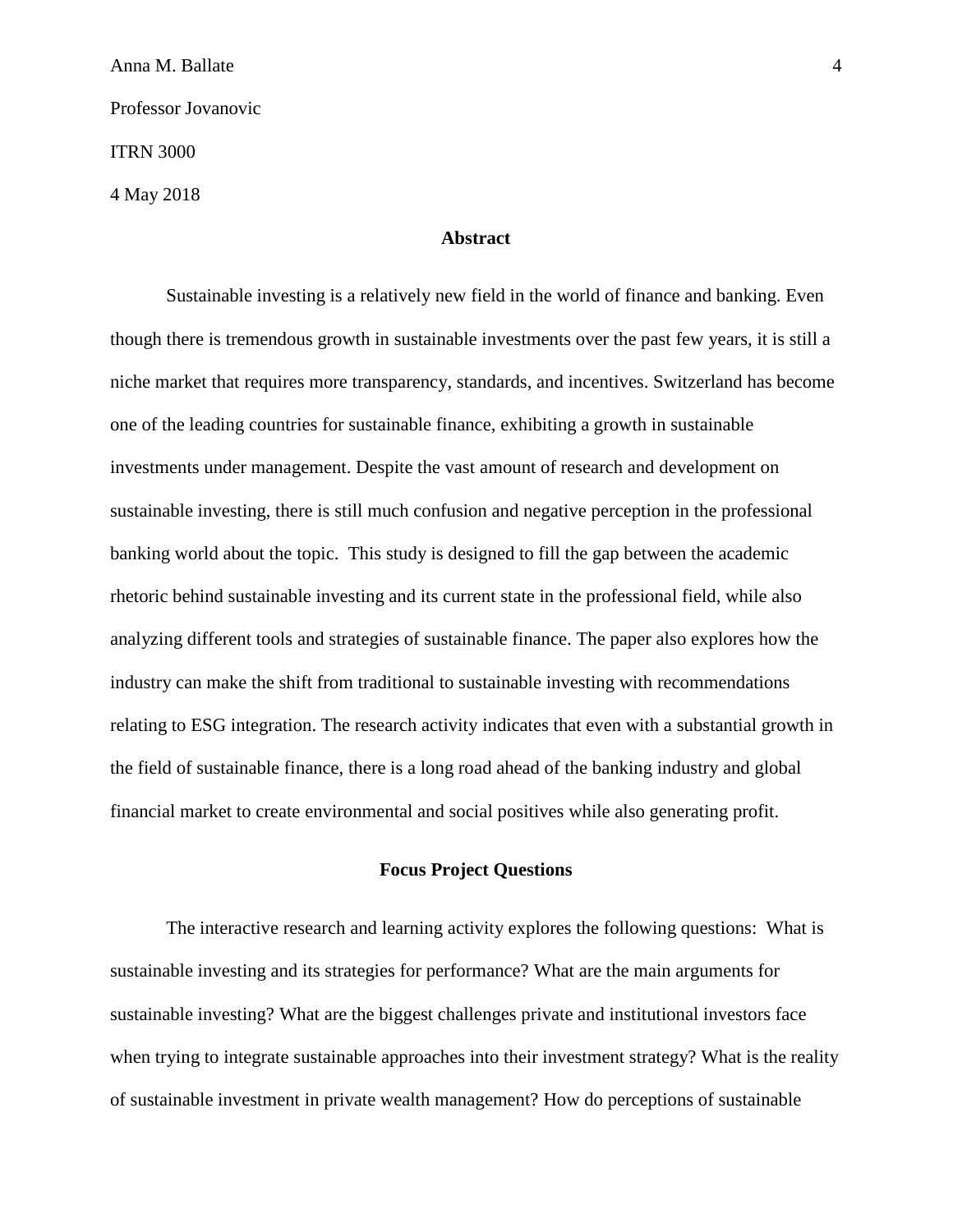ITRN 3000

4 May 2018

investments differ from professionals in large and small banks? How can the financial sector make the shift from traditional to sustainable investing?

## **Objectives**

The objectives of this paper are to shed light on sustainable investing and how it is being integrated into the financial sector. I will highlight what are the most common approaches to sustainable investing and discuss which are the most relevant for private and institutional investors. I will explore the differences of ESG perception and integration within large and small banks, as well as the most common challenges the banking industry faces in relation to sustainable investing. With this research activity, I would like to promote sustainable investing as a point of opportunity for private and institutional investors. The main point of this paper is to demonstrate how sustainable investing can give both a financial and social return while providing the banking industry with a new, competitive edge. Recommendations on how to make sustainable investing a mainstream process will also be provided.

## **Justification**

The focus of this research is of great significance due to the fragility and interconnectedness of financial markets with the global economy. After the financial crisis of 2008-2009, it is essential that professionals in the banking industry have more exposure to sustainable investing in order to mitigate long-term risks and restore public trust in financial institutions. There is an inconsistency in the financial industry with short-term investment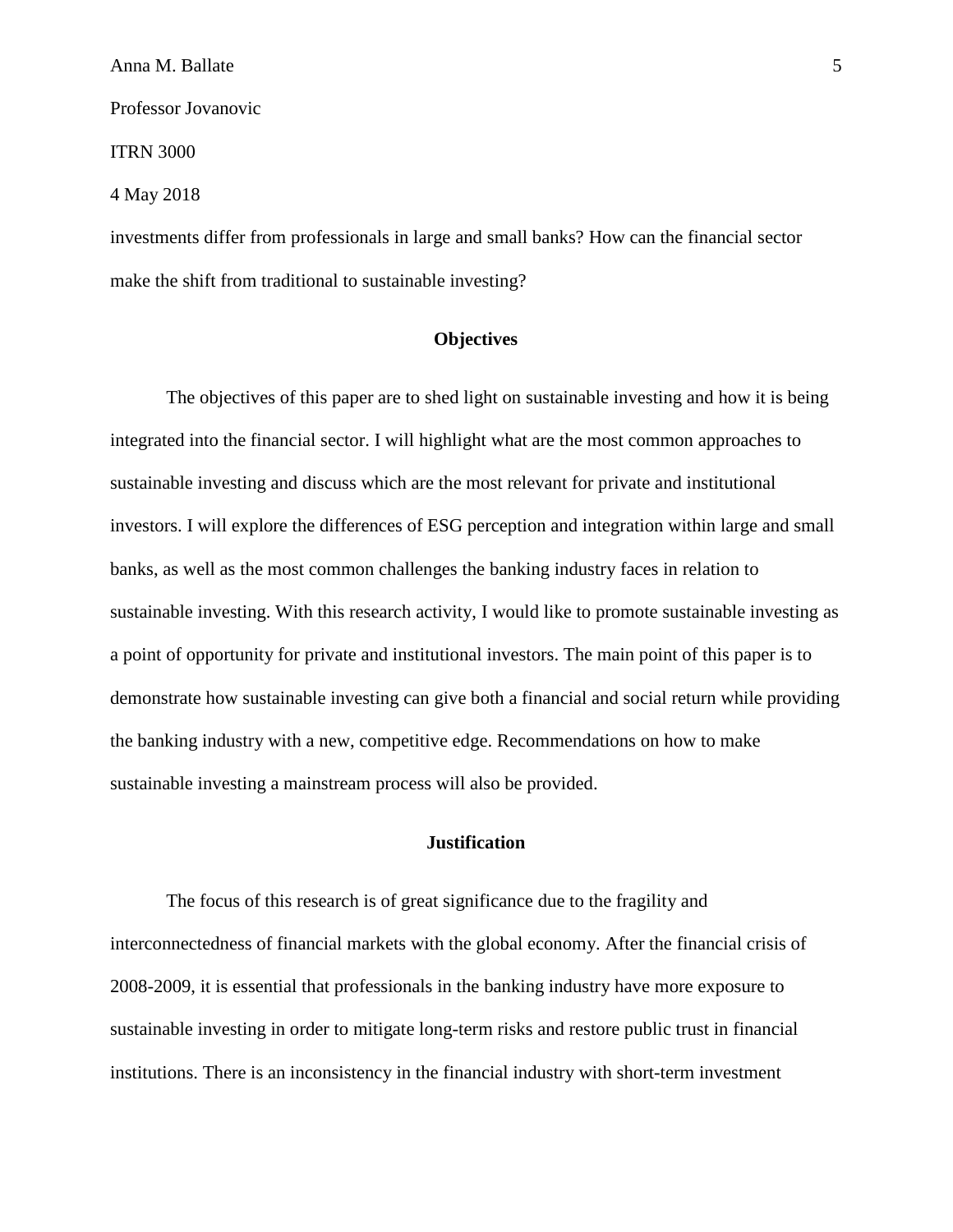#### ITRN 3000

## 4 May 2018

decisions and the best interest of future generations. Furthermore, with the increase in regulation and mandates, such as the Paris Agreement, companies and investors will need to implement more sustainable approaches into their line of business and investment strategies, respectively. Sustainable investment is not a trendy fad proposed by millennial investors, but a necessary discipline of finance that must be fully integrated into the financial system in order to reflect the real economy, tackle the issues of the world and serve the needs of society.

## **Context & Literature Review**

## **Introduction to Sustainable Investing: Performance Strategies**

Sustainable finance is a recent and growing field that is currently a topic of conversation among many financial institutions. This paper will specifically be examining sustainable investing in the context of institutional and private investors. Swiss Sustainable Finance (SSF) defines sustainable investing as an investment approach that actively integrates environmental, social and governance factors (ESG) into the selection and management of investments. There are a broad variety of sustainable investment approaches that can be used alone or combined in order to mitigate ESG risks, seek ESG opportunities and achieve long-term positive performance. The most predominant sustainable investment approaches include exclusions, best-in-class approach, ESG integration approach, the exercise of voting rights, shareholder engagement, sustainable thematic investments, and impact investing.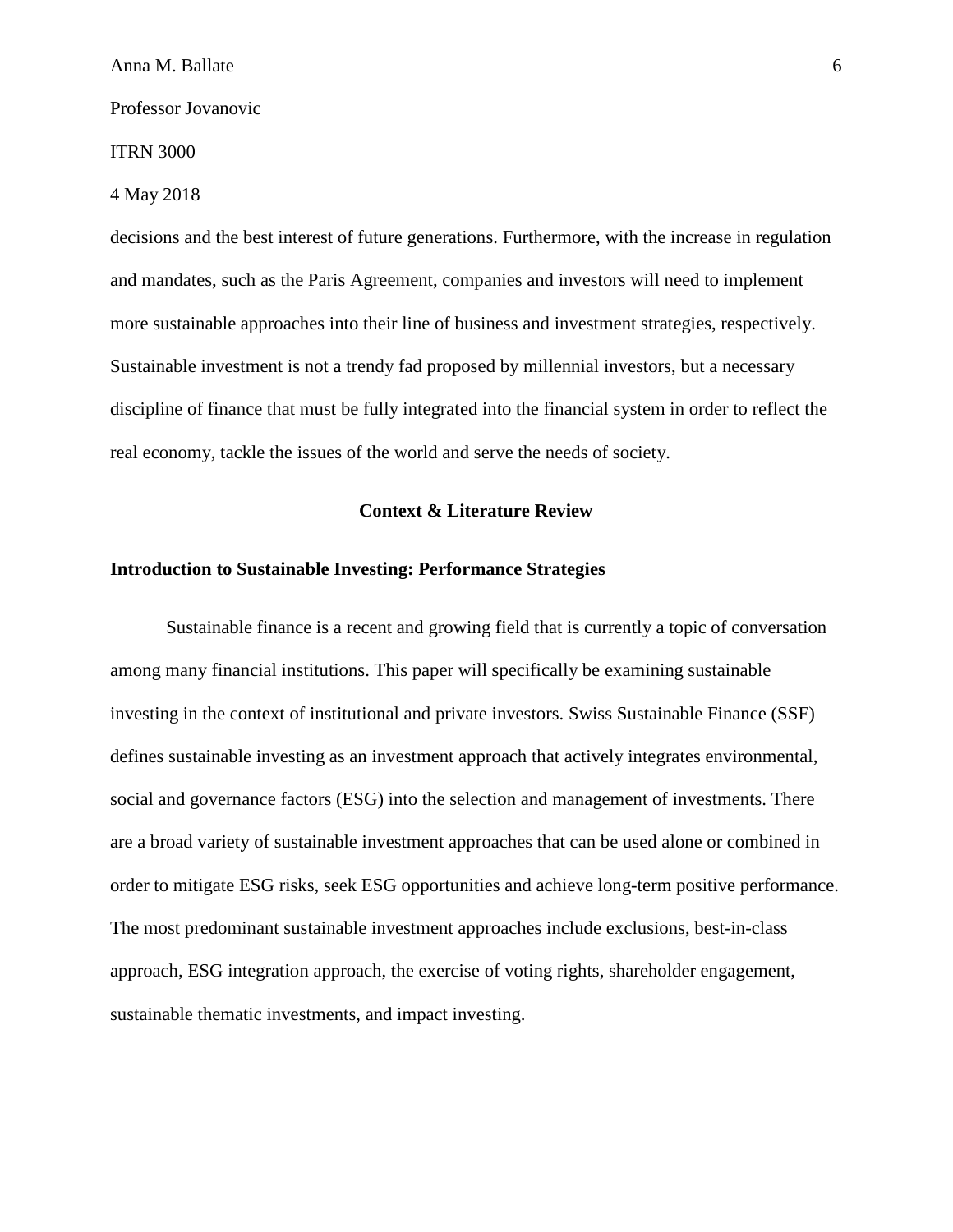## ITRN 3000

## 4 May 2018

Exclusions are one of the most common forms of sustainable investing since it is the easiest to integrate. Exclusions are the act of not investing in certain products, industries, activities or business practices. Examples of common exclusions are the violation of human rights, tobacco products, weapons such as cluster bombs, and animal testing. According to Horlacher and Koutsoukis (2017), the most important reason for exclusions is due to clear mandates that exclude a certain activity no matter the financial considerations. However, the second reason for exclusions originates from financial reasons due to the logic that if the industry or product is controversial and will face regulations or consumer boycotts, it will be expected to lose significant value. Due to this reasoning, it makes sense to divest sooner rather than later. Horlacher and Koutsoukis (2017) state that "in Switzerland, investment portfolios worth several hundred bullion CHF apply some sort of screens that go beyond the legally required exclusions…where the top three exclusions were human rights violations, labor rights violations, and corruption and bribery" (p. 38-39). It is important to note that with an exclusionary approach, investors must be careful of limiting their investment universe so that they can still handle market volatility and risks, which is where the best-in-class approach comes into play.

The best-in-class approach, also known as "positive screening", gives preference to companies that are either the best in their sector or best in the entire investment universe in regards to their ESG practices. There are also considerations for companies that show the best effort as well since the best-in-class approach is meant to encourage positive changes rather than excluding companies altogether. This slightly differs from the ESG integration approach,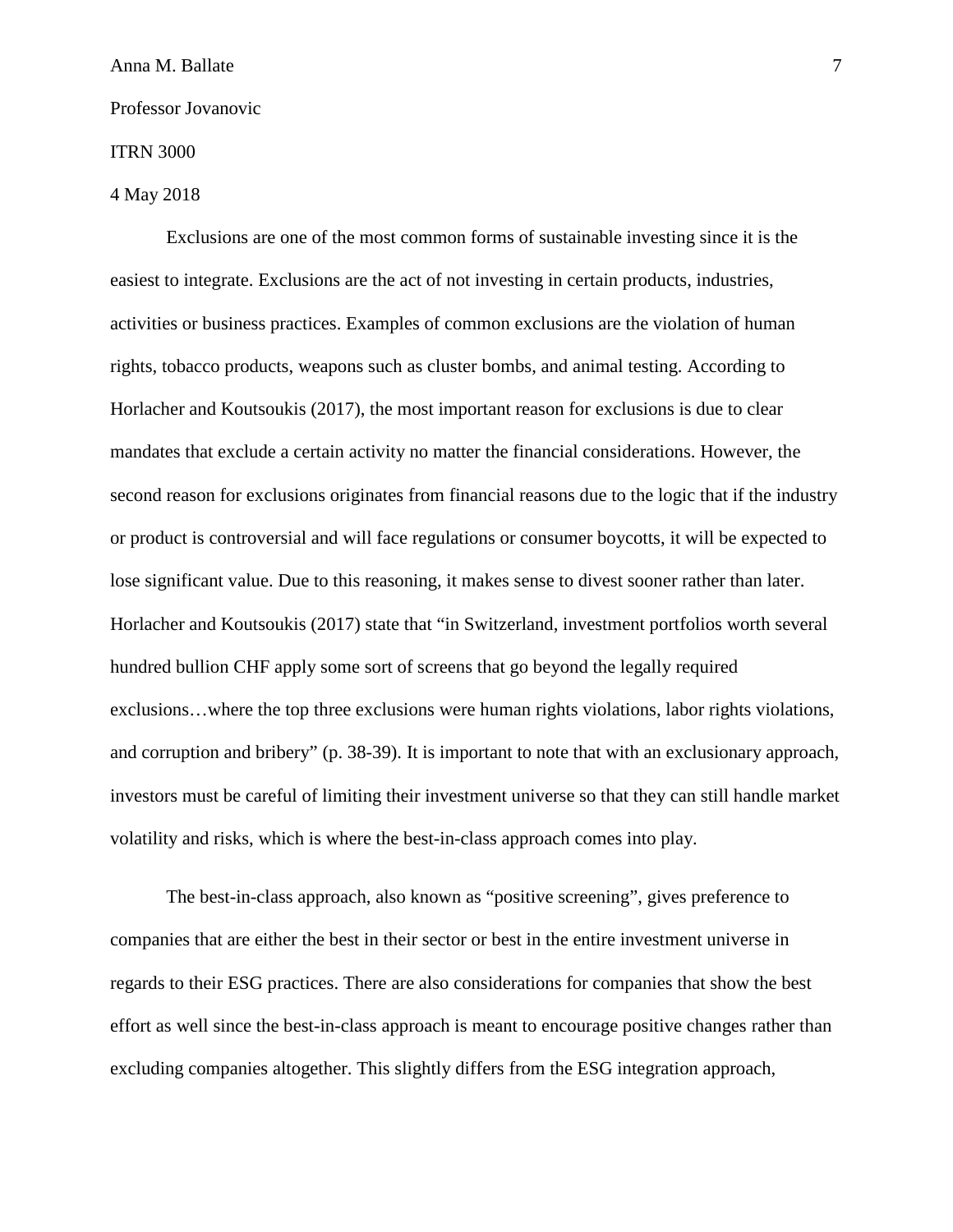#### ITRN 3000

4 May 2018

according to Wild (2017), as the ESG approach is the "explicit inclusion by asset managers of ESG risks and opportunities into traditional financial analysis and investment decisions" (p. 54). The ESG integration approach is the second largest sustainable investment strategy with over USD 10.3 trillion in assets under management (Wild, 2017). The best-in-class approach combined with the ESG integration approach, as well as exclusions, are a possible strategy for private wealth management to avoid potential ESG risks and actively take advantage of long-term ESG trends, while also not limiting their entire investment universe.

Exercising voting rights and shareholder engagement are also key strategies for sustainable investment. Kauffman (2017) states that "voting implies fostering good governance and social responsibility, thus enhancing a company's chance of long-term success" (p. 69). Voting is an efficient way of initiating a constructive conversation with the board of directors so that they are aware of the consensus on the company's current business practices and operations and how they can improve for the better. Shareholder engagement is done in order to enhance the way in which the company conducts their business with a stress on environmental and social issues while also actively seeking increase transparency, if necessary. Gäumann and Simsa note how "engagement helps increase enterprise value since ESG criteria also have an impact on value creation and allow such other factors as reputation risks to be controlled more effectively" (p. 77). Voting and engagement are solid ways to improve the governance of companies, also known as the G in ESG.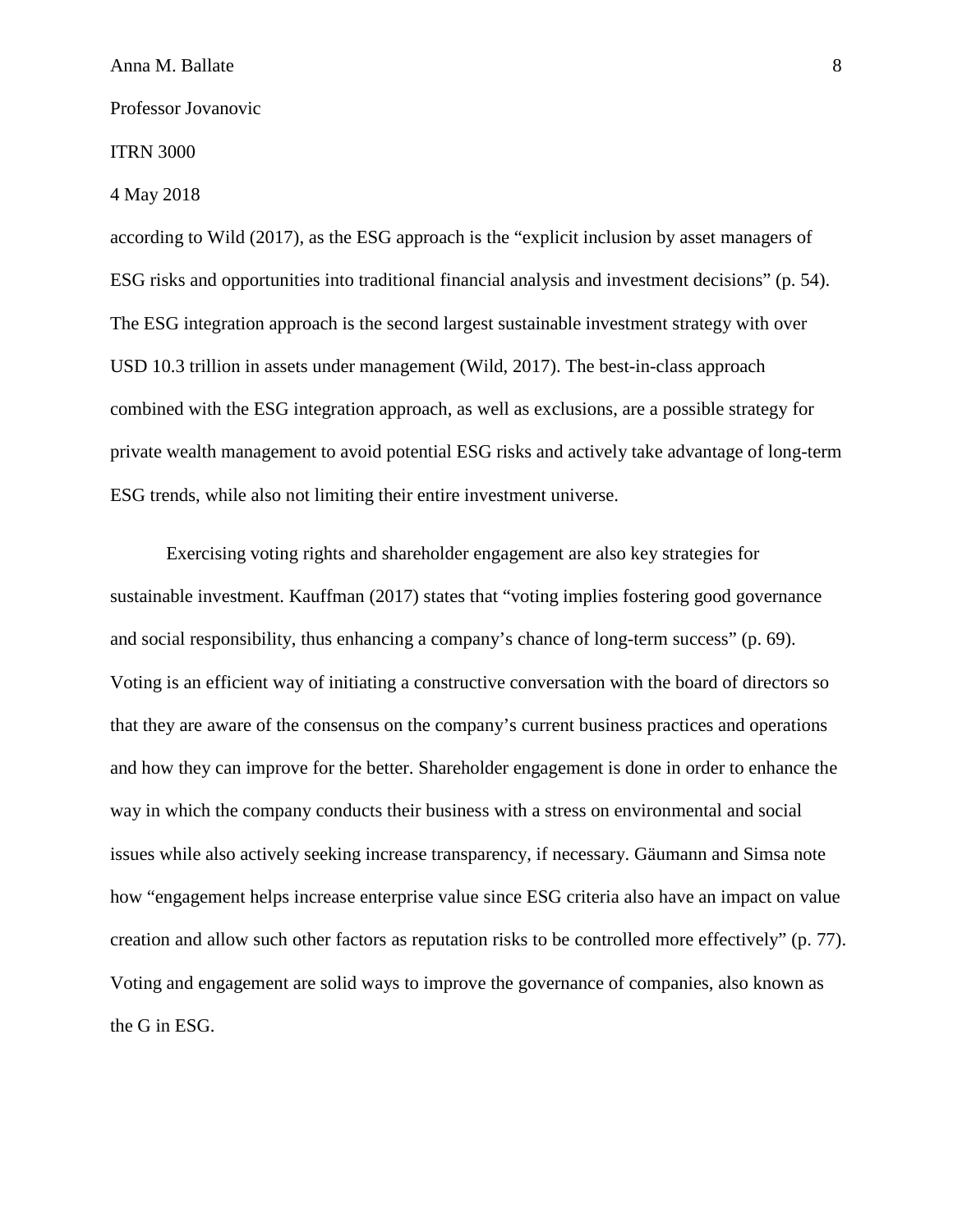## ITRN 3000

## 4 May 2018

Other investment approaches include sustainable thematic investments and impact investing. Sustainable thematic investments are often linked to the Sustainable Development Goals (SDGs), where investments are made, for example, in order to promote clean energy or reduce poverty. According to Buffle (2017), thematic sustainable investments are identified for their potential of "superior long-term growth" (p. 90). Impact investing is done in order to generate significant environmental and/or social impact coupled with financial return. Paetzold (2017) explains how "impact investors invest in funds, firms, or projects that would not have been realized if it were not for that particular capital being deployed" (p. 98). Sustainable thematic investing and impact investing are at the other end of the spectrum of sustainable investments since it has a greater focus on generating social and environmental returns for the greater good of the world. The spectrum is in order of total impact generated, with exclusions featuring the least impact and impact investing (or microfinance) having the largest measurable impact.

Among the entire spectrum of sustainable investments, from exclusions to impact investing, there is an avoidance of the negative impact associated with ESG risks, while also aligning the personal values of investors. From exclusions to sustainability-themed investments, there is a general baseline expectation of market-rate financial risk and return that is more or less in line with the benchmark that is being followed. From voting and engagement to impact investing, there is an active pursuit of positive impact. However, impact investing is usually below the market rate risk and return since its selection of investees is to solve a social or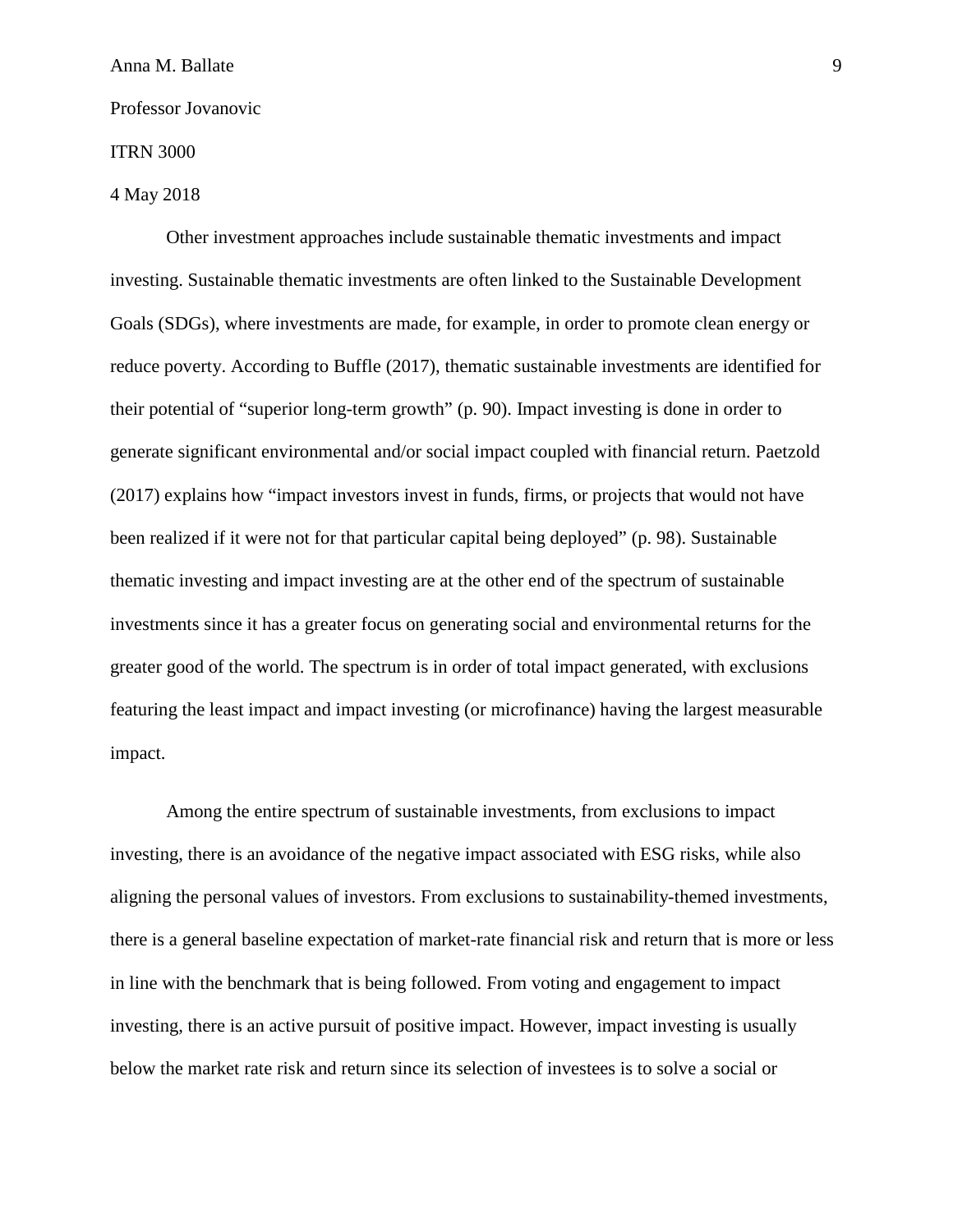## ITRN 3000

## 4 May 2018

environmental problem. With impact investing there is less stress on the financial return and more on the social benefit. These forms of sustainable investments differ greatly from traditional investing because traditional investing has no consideration of ESG or the impact the investment has on society since its sole focus is on the financial return. Many people confuse impact investing with philanthropy, but this is not the case since with philanthropy there is no financial risk or return kept in mind; it is simply a form of charity. Figure 1highlights the sustainable investment approaches that have experienced the highest rates of growth rates from 2015 to 2016 (see Appendix). As a side note, norm-based screening, featuring a growth rate of 102% from one year to the next, is an investment approach that is implemented based on a minimum set of standards based off principles set by international organizations such as the UN Global Compact. Overall the rapid growth in sustainable assets under management shows that this is only the beginning of sustainable investing and the industry should expect to see a shift from traditional to sustainable investment approaches within the next couple of generations.

## **Arguments for Sustainable Investing**

Private wealth management, specifically in Switzerland, is well positioned to capitalize off the rapid growth of sustainable investments. The three major themes that govern the majority of arguments in favor of sustainable investing center around client engagement, financial performance, and the Swiss market landscape (Döbeli & Hess, 2017). It is interesting to note that there has been a growing interest by the clients themselves, who are demanding that their advisors or portfolio managers allocate their assets in a more sustainable matter. When speaking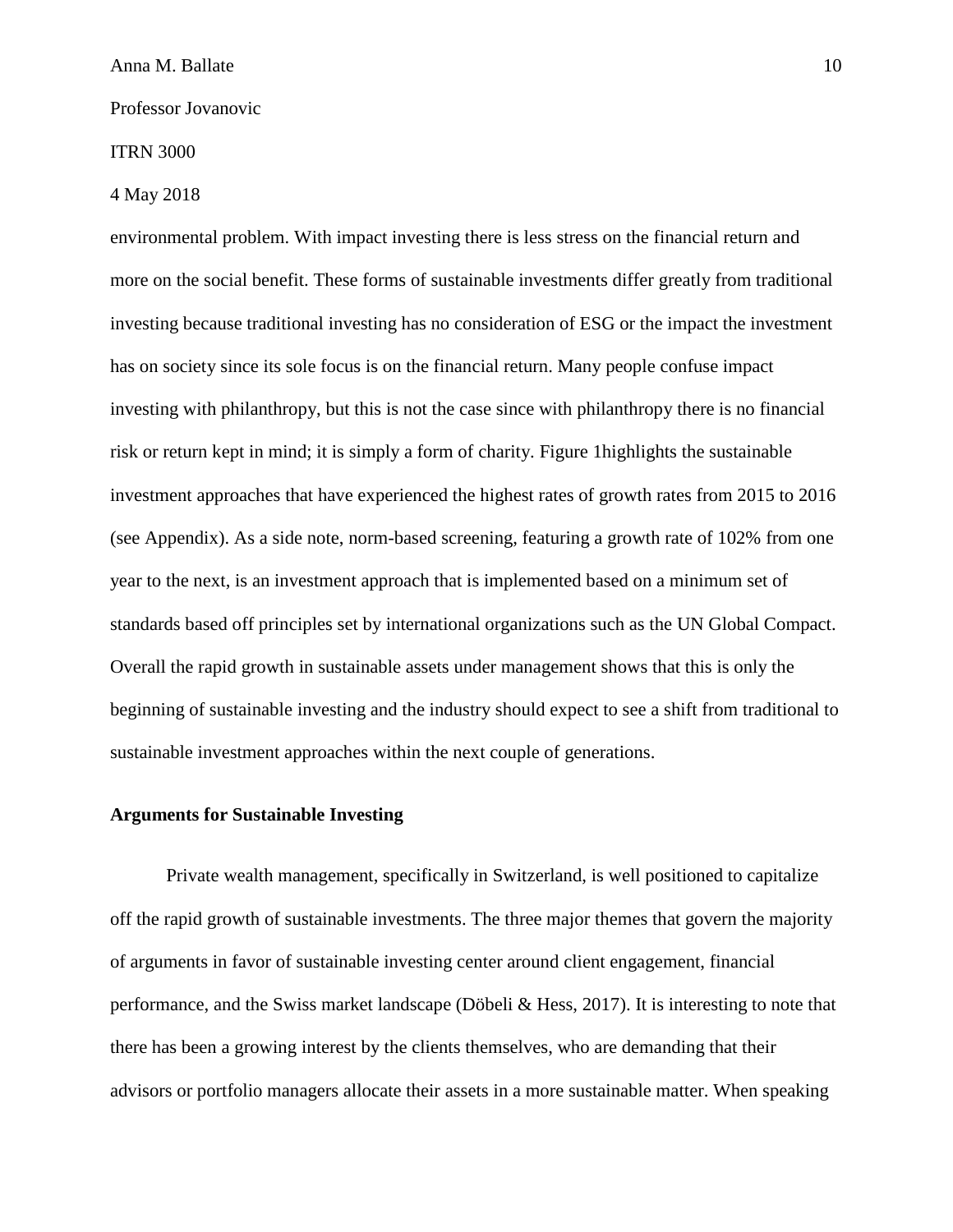## ITRN 3000

#### 4 May 2018

with one of my colleagues at SYZ Asset Management, I asked him what brought about their ESG initiative and task force. He explained to me that it was because they needed to meet client demand or else the bank would lose these sustainability-oriented clients. Matching client demand will then strengthen the relationship between advisors and clients. This advantage comes with advisors being able to gain a better understanding of what their clientele value which is key in building trust and it also justifies the wealth management services and related fees since portfolio managers are actively seeking sustainable solutions for their clients (Döbeli & Hess, 2017).

Another argument in favor of sustainable investing includes engaging and maintaining the future generation of clients, while also shifting client focus towards long-term performance. Wealth managers must be able to offer sustainable investment solutions for the next generation of clients in order to generate future income and survive the volatility of financial markets. According to Döbeli and Hess, "a very prominent feature of younger family members tends to be an integrated mindset: seeking social and environmental returns in addition to market rate riskadjusted returns and focusing on firms that provide solutions to sustainability challenges, rather than excluding laggards" (p. 12). This signifies that millennials investors would actively invest in companies with positive environmental or social impact, instead of companies that are contributing to the world's greatest problems. It is also valuable to note that sustainable investments naturally invite clients who have a long-term mindset or investment horizon. This is how the bank can avoid large outflows since sustainable investments are generally "sticky", especially in respect to environmental investments. When the wealth of high-net-worth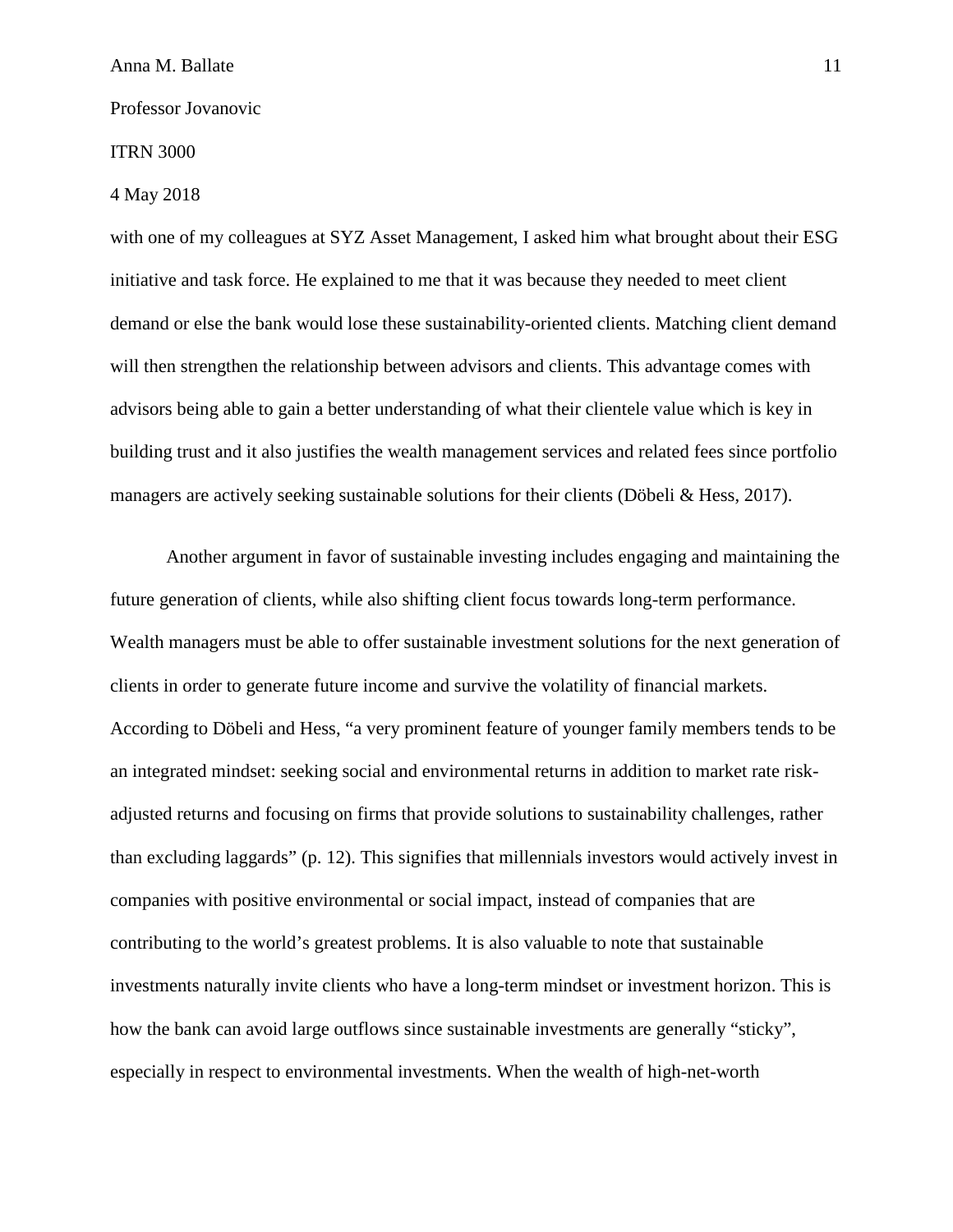## ITRN 3000

## 4 May 2018

individuals is secured in sustainable investments for long periods of time this creates positive impact over the long run rather than making investment decisions based on short-term reactions that fall in value over time.

Equally significant, companies that exemplify good ESG practices are usually wellmanaged, which further strengthens the case for sustainable investing. When companies are shown to incorporate sustainable practices into their business operations are keeping the longterm effect their business has on society. This is alarming since many companies who do pollute the environment do not bear any of the consequences. This is a clear sign of mismanagement. In fact, 93% of CEOs consider sustainability as an integral component in what will determine the future success of their company (Döbeli & Hess, 2017). Moreover, selecting sustainable investments well mitigate risks related to company or industry reputation. Döbeli and Hess explain how "significant costs are incurred for violations from dramatic fines and losses in market capitalization" (p. 16). This is especially true in the case of Volkswagen following their emissions scandal in 2016. All in all, the arguments in favor of sustainable investing are profound and in summary wealth managers can meet the demand for sustainable investments, get to know their client's values and passions, engage the younger family members of clients whom also have long-term investment horizons, and identify well-managed companies that, in turn, will avoid risks associated with unsustainable practices or lack of ESG.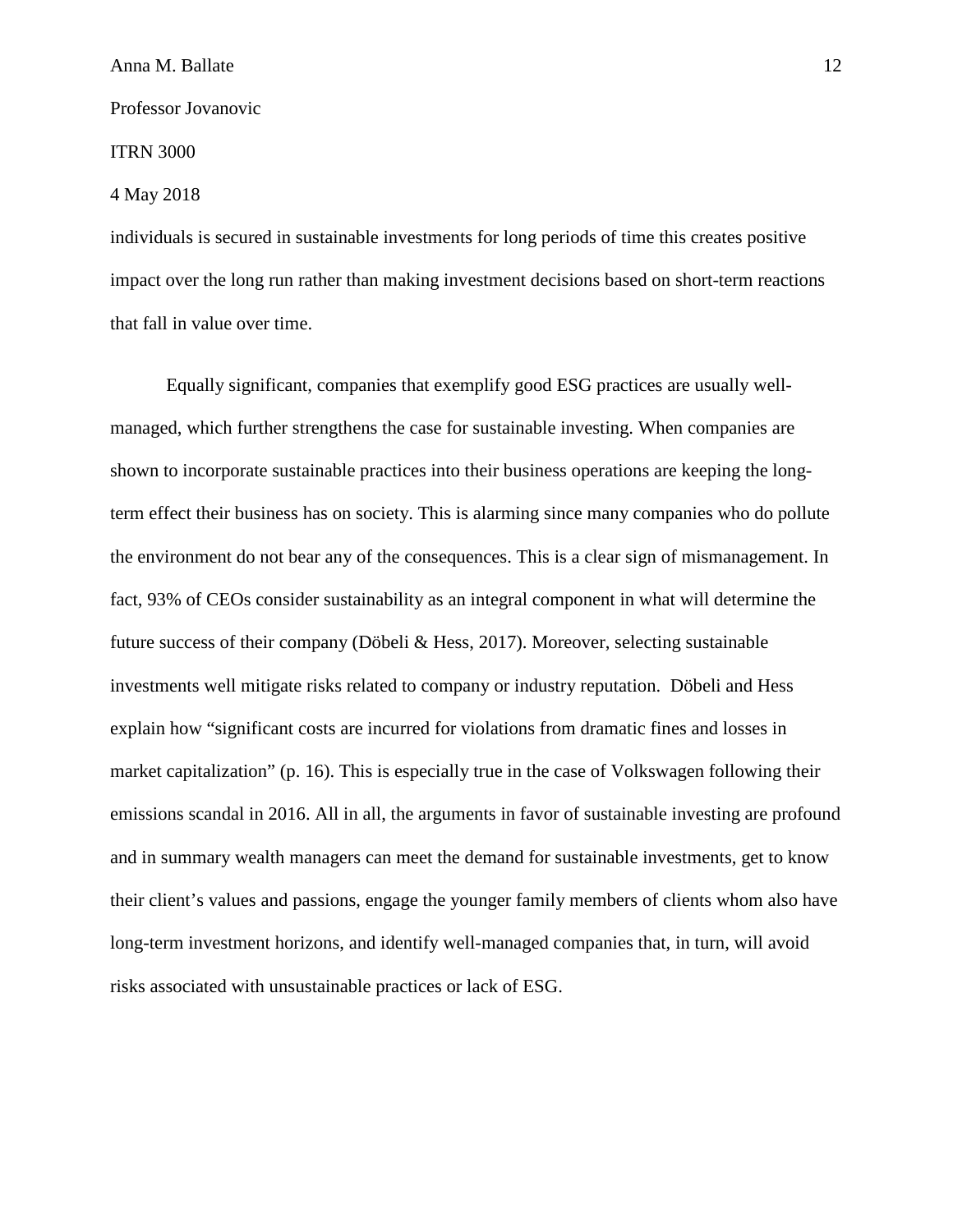ITRN 3000

4 May 2018

## **Challenges of Sustainable Investing**

Even though there is a body or arguments in favor of sustainable investing, the fact that it is a relatively new and niche market comes with a few challenges. One of the issues with sustainable investing is that many investment professionals or relationship managers are not aware of what sustainable investment is or have no formal training in it. After conducting one of my interviews, it was interesting to note that it is common for older professionals within the bank to have little to no contact with sustainable investing. One of my research participants states that the majority of her clients do not request sustainable solutions or pay no mind to ESG (personal communication). This lack of demand from older clients does not push relationship managers and other investment professionals to educate themselves on the topic. Also, there is an issue of a lack of training programs for sustainable finance in general. The majority of universities do not offer degrees, programs, or even classes on sustainable finance. Since investment advisors feel that they are unable to speak about the issue due to lack of knowledge, they certainly will not introduce the topic as an investment strategy to their clients. The lack of conversation about sustainable investments is the source of this issue since the level of awareness is primarily low. The lack of education and conversation also stems from the fact that there is no single standard body of principles that incorporates the entire universe of sustainable finance. Although organizations like Swiss Sustainable Finance offer a breadth of resources and preliminary standards, there is a lack of reporting standards with sustainability in the global financial industry.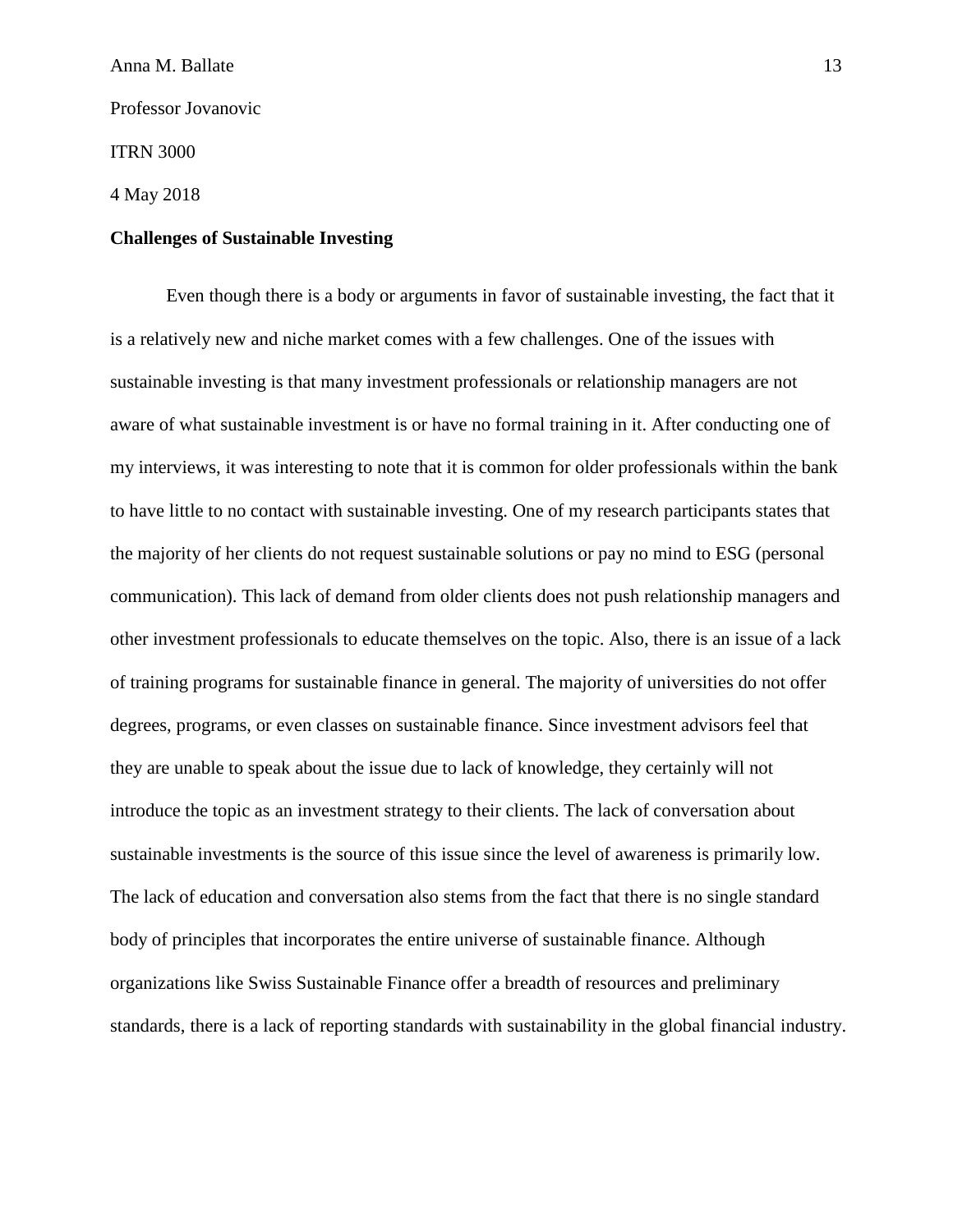#### ITRN 3000

## 4 May 2018

A major issue with sustainable investing is its reliance on ESG as a performance metric. Although ESG is thoroughly reviewed by regulators and offers a degree of transparency behind a company's operations, it can also be suspect to manipulation. There is a problem of large companies self-reporting their own data and "greenwashing" their activities (personal communication). They do this by reporting less quantitative statistics in their sustainability reports and more qualitative policies or goals that they claim they will reach by a certain time frame. However, many companies do not provide progress reports on these goals so there is no way to be entirely sure that they will live up to their promises. Companies like this many receive a high ESG rating, but also have had many past and current controversies. Many of these companies are featured in ESG indexes, which creates issues for sustainability-oriented investors that are looking for "pure players" (personal communication). ESG may be a complex performance metric in order to analyze the sustainability and long-term performance of companies, but hopefully with the fast-growing sustainable finance industry will come with tighter standards and higher levels of transparency so that investment advisors can make their own convictions without any doubt.

## **Methods**

I primarily began the internship search by looking at the list of members of the Swiss Sustainable Finance network. I noticed SYZ Group on the list and connected the fact that my mother works in the Miami office for the firm and has met some colleagues in the Geneva, headquarters office. I proceeded to contact the people she had met and expressed how I would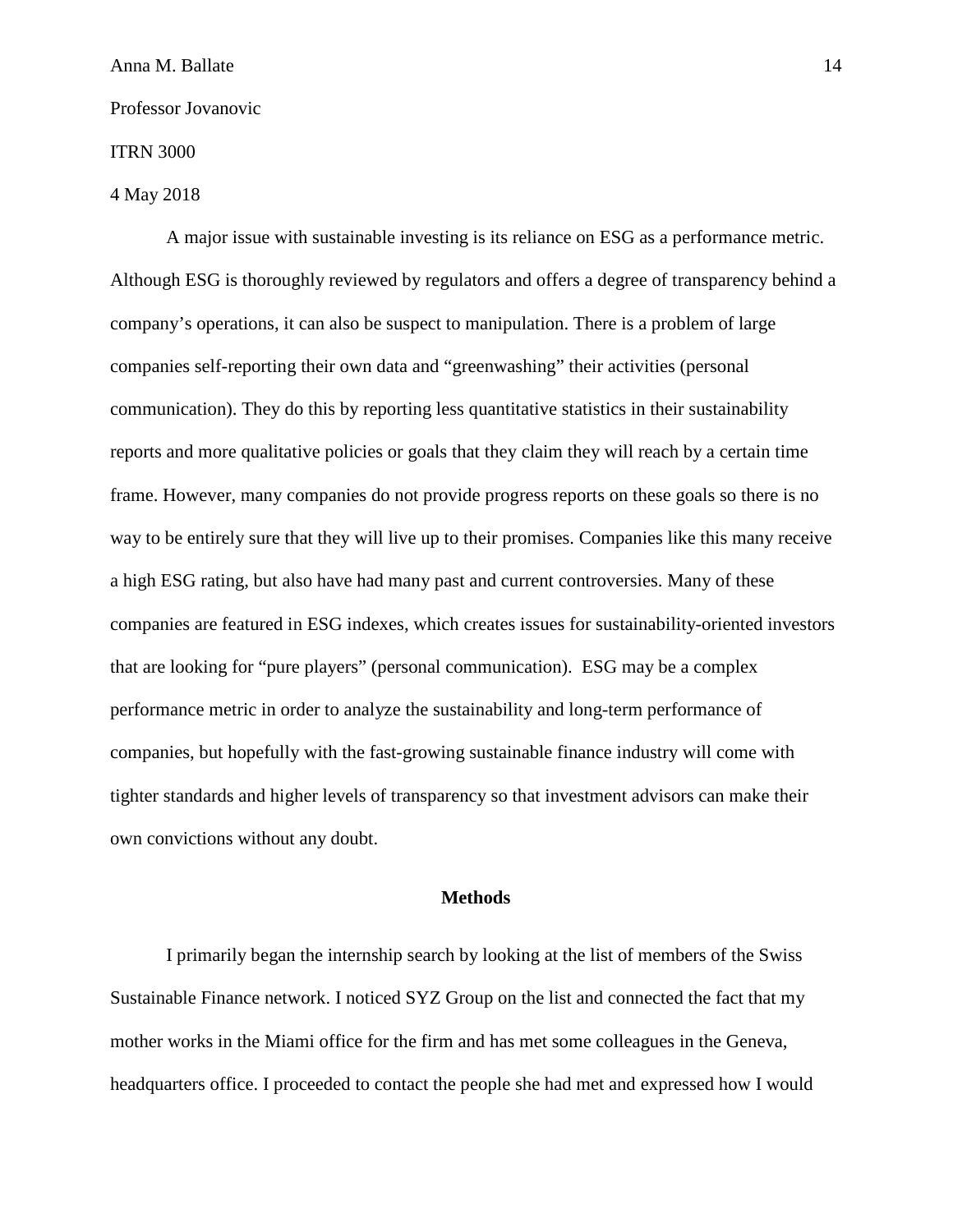#### ITRN 3000

## 4 May 2018

like to complete my internship with the bank. I then was connected to HR and was offered an interview. After the initial meeting, I had a second interview with the head of the DPM, which gave me more insight into the department. Once the time came around that the internship was approaching, I was contacted by HR to arrive at 9 AM for my first day and have an introduction to the bank and meet everyone. I worked about 28 hours per week from April 3 to May 3, a period of five weeks. I had to assimilate into the culture of the bank, which required me to be on time, dress professionally, and practice my French. I was assigned a project my first week, which allowed me to work independently and ask for help when needed.

The way I went about conducting interviews was quite organic and helped me gain a lot of industry insight. I was able to interview with two professionals within the firm during lunch break, as well as one professional outside the firm, but still apart of the Swiss investment industry. I initially connected with the outside firm professional via LinkedIn and later met during lunch to conduct the interview. Throughout the meantime, I was conducting research using platforms such as Swiss Sustainable Finance and Savvy Investor for literature, data, and consensus on sustainable finance, in particular, ESG. Thankfully, the work I completed with the bank closely aligned with my research for the IRLA. Therefore, I also had been given many resources and readings from my colleagues at the bank as well.

#### **Ethics**

The banking culture in Switzerland is heavily surrounded by confidentiality. When beginning my internship with SYZ, I was given a contract that ordered me to respect the privacy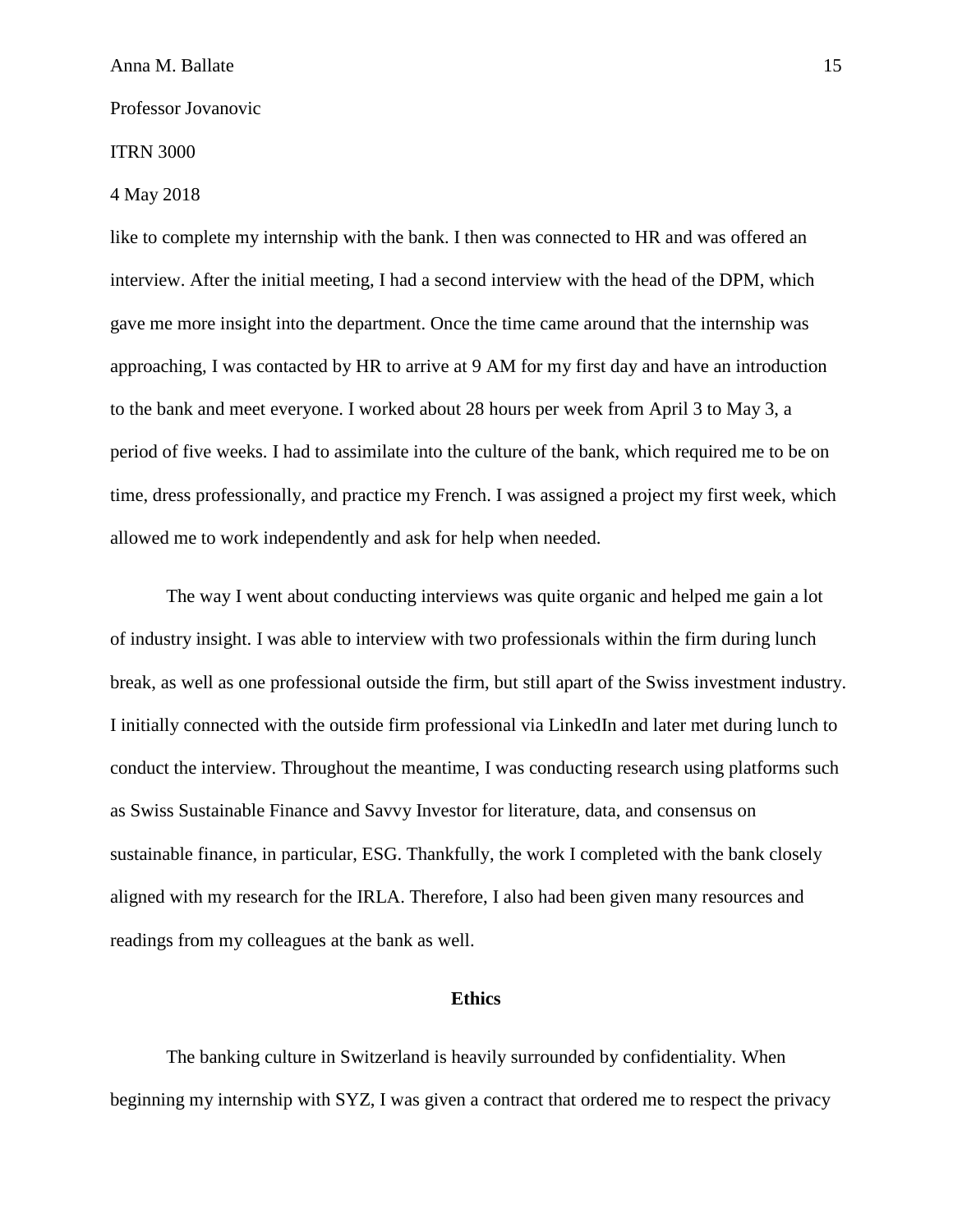#### ITRN 3000

#### 4 May 2018

of the bank and its clients. For these reasons, I do not go into detail about the types of clients and specific investments that are held. It is important for me to respect the bank's privacy since Swiss banking secrecy is a sensitive subject. Furthermore, when conducting interviews I received oral agreement that those I interviewed would be left anonymous and there would be no mention of what specific organization they work for throughout the paper. This was essential in gathering the proper industry insight that I needed to solidify my research. By signing the contract and respecting the anonymity of the research participants, I was able to build a relationship of trust.

#### **Observation & Analysis of Internship Organization**

SYZ Group is a small private bank, headquartered in Geneva, Switzerland. They are an independent bank that drives their performance and value through active management, risk control, and the selection of the very best managers. The bank states that it delivers "a unique approach based on delivering high-quality performance. Banque SYZ sets itself apart with a relentless focus on independence, consistency and investment expertise. Ensuring the satisfaction of its private clients and independent asset managers is its sole purpose" (SYZ). The firm exhibits many strengths which include talented portfolio managers, a focus on strong client relationships, and innovative approaches when finding investment solutions. The weaknesses with the firm rest in the fact that there is no team or individual working solely on integrating sustainability into the firm's investment decisions. Although the firm, specifically Asset Management, has made strides in promoting ESG practices and low carbon funds, it is still quite niche and underdeveloped. Nevertheless, there are a number of colleagues I have had the pleasure of connecting with that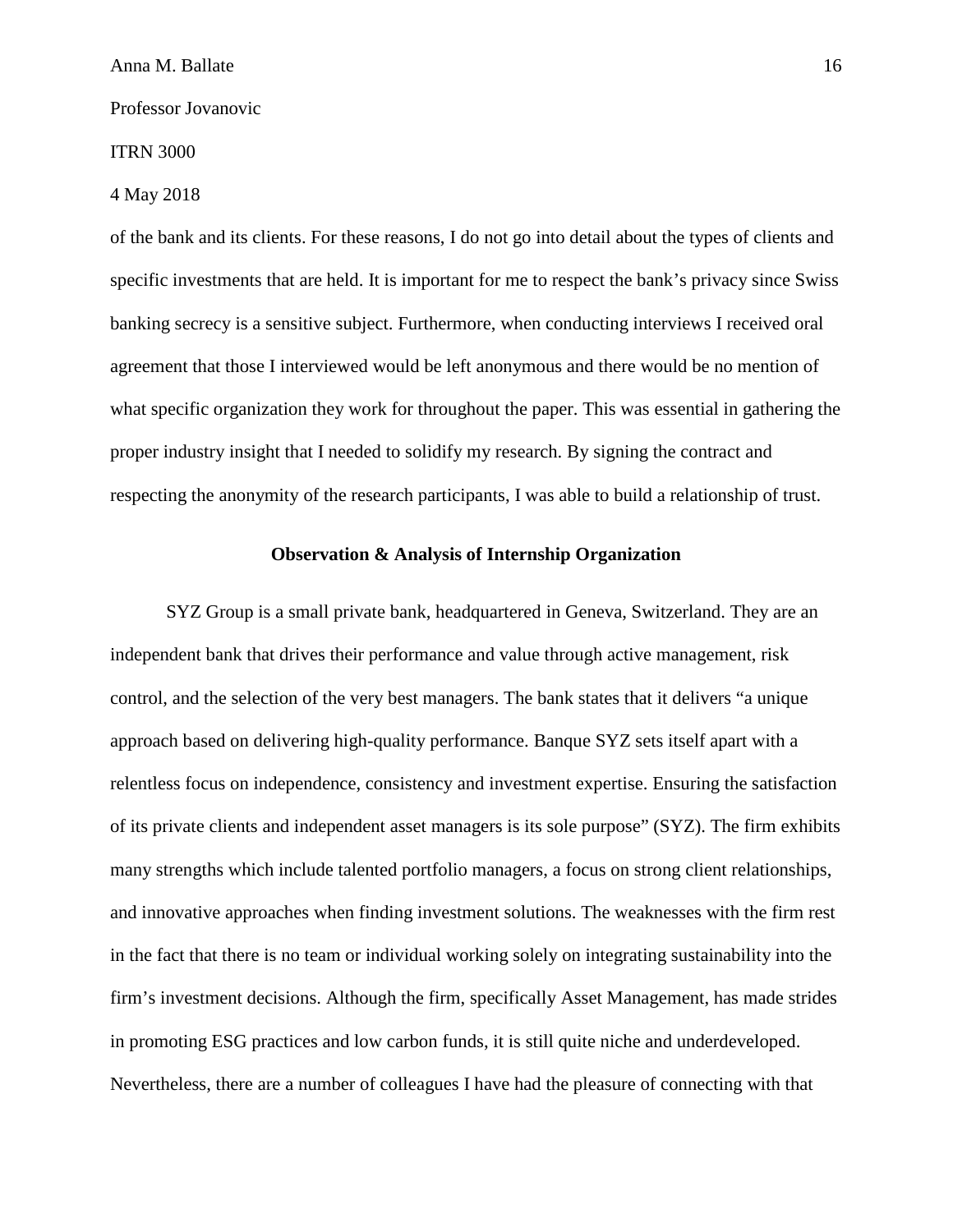ITRN 3000

#### 4 May 2018

show great interest in the field and are willing to learn more as the sustainable investment industry develops.

The bank has a tremendous opportunity being apart of the Swiss investment industry and also a member of the Swiss Sustainable Finance network. They are able to have the first insights into the growing sustainable investment industry and be able to be ahead of the curve when it comes to implementing ESG into their practices. If SYZ is able to meet client demand for sustainable investments, they should have no problem retaining the children of their current clients, which will secure their future position in the banking industry and create a solid reputation as one of the few responsible investors in the financial sector. The threats associated with being a small bank is the risk of being acquired by a larger bank. If this were to occur, then they would compromise not only their autonomy and assets, but also their marketing, strategy, and culture that is so imminent to SYZ. Another threat is the fact that the financial industry is one of the most heavily regulated industries. When new regulations are passed, banks, like SYZ, are expected to adapt and implement the ruling into the system processes and business practices in a timely manner. This can end up being quite expensive and incur high costs at the bank and hurt efficiency.

In 2017, SYZ launched the first sustainable growth bonds which are issued by the World Bank. These bonds connect private investors to a pool of World Bank-financed projects that are linked to the Sustainable Development Goals (SDGs). Eric Syz, the CEO, states that "Innovation is one of our core values, and as a responsible investor we are pleased to contribute to new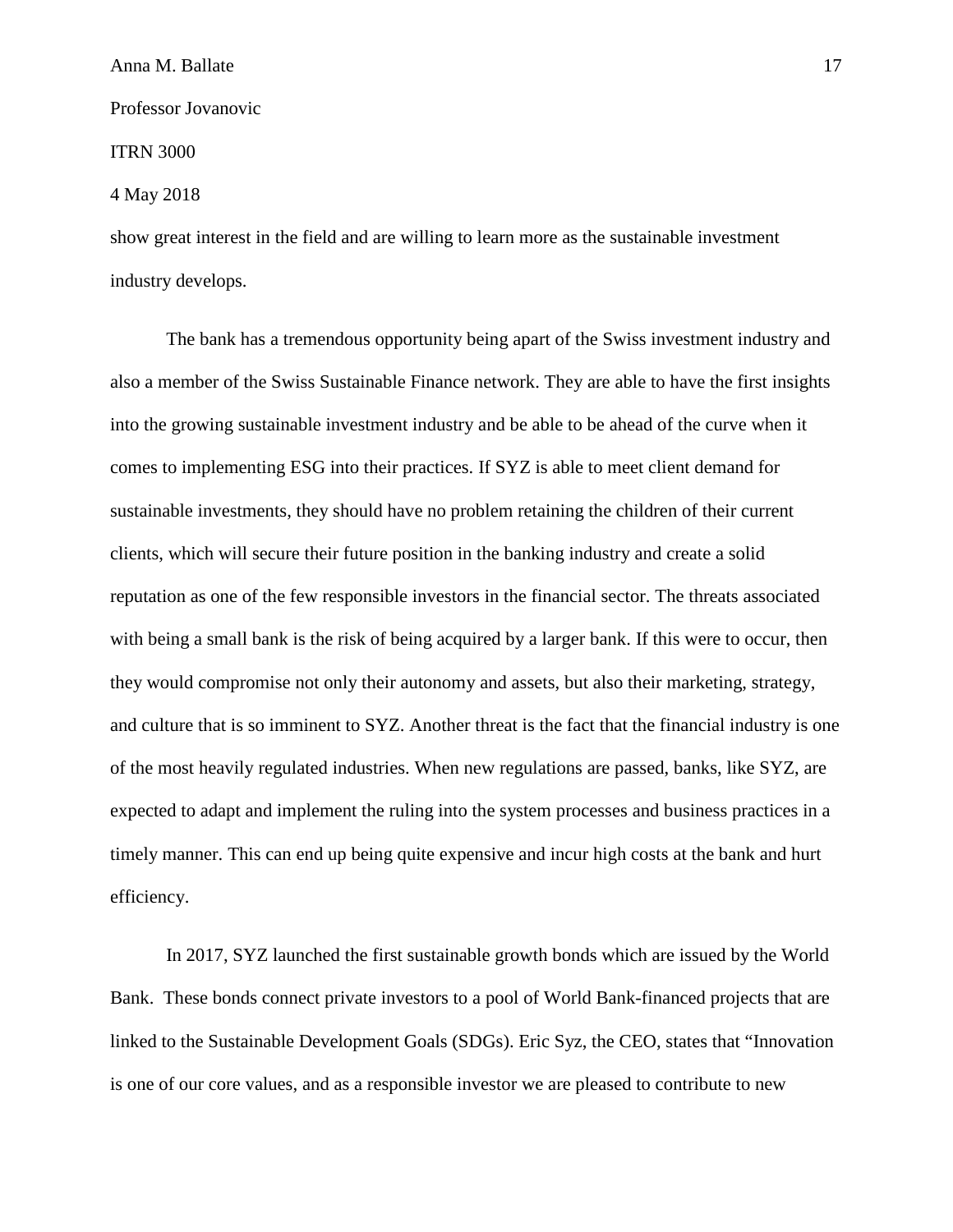#### ITRN 3000

#### 4 May 2018

solutions creating performance through investments that incorporate environmental, social and governance considerations" (The World Bank). The product is specifically World Bank equitylinked bonds that have the best quality rating of AAA. This enables 100% positive and active participation in the Solactive SDG World MV index. Figure 2 shows a historical performance of the index, indicating positive growth over a substantial period of time (see Appendix). Please note that performance data is backtested prior to the launch of the product.

## **Observation & Analysis of Focus Project**

## **Perception and Reality within the Banking Industry**

There is a common misconception that links sustainable investing with poor performance. Many critics state that sustainable investment products are inferior and do not offer the same returns as traditional investments. When speaking with an investment professional, he stated that his goal is "just to make money at the end of the day" (personal communication). However, sustainable investing can actually lead to superior long-term growths. With the question of outperformance, it is similar to the investment selection process in general. Sustainable investing, like traditional investing, requires proper due diligence, access to reliable financial data, but also a reliable ESG provider that supplies transparent and developed findings on all asset classes. After my experience with the bank and independent research, it is clear to me that it is possible to impact the world in a positive way while still generating financial returns.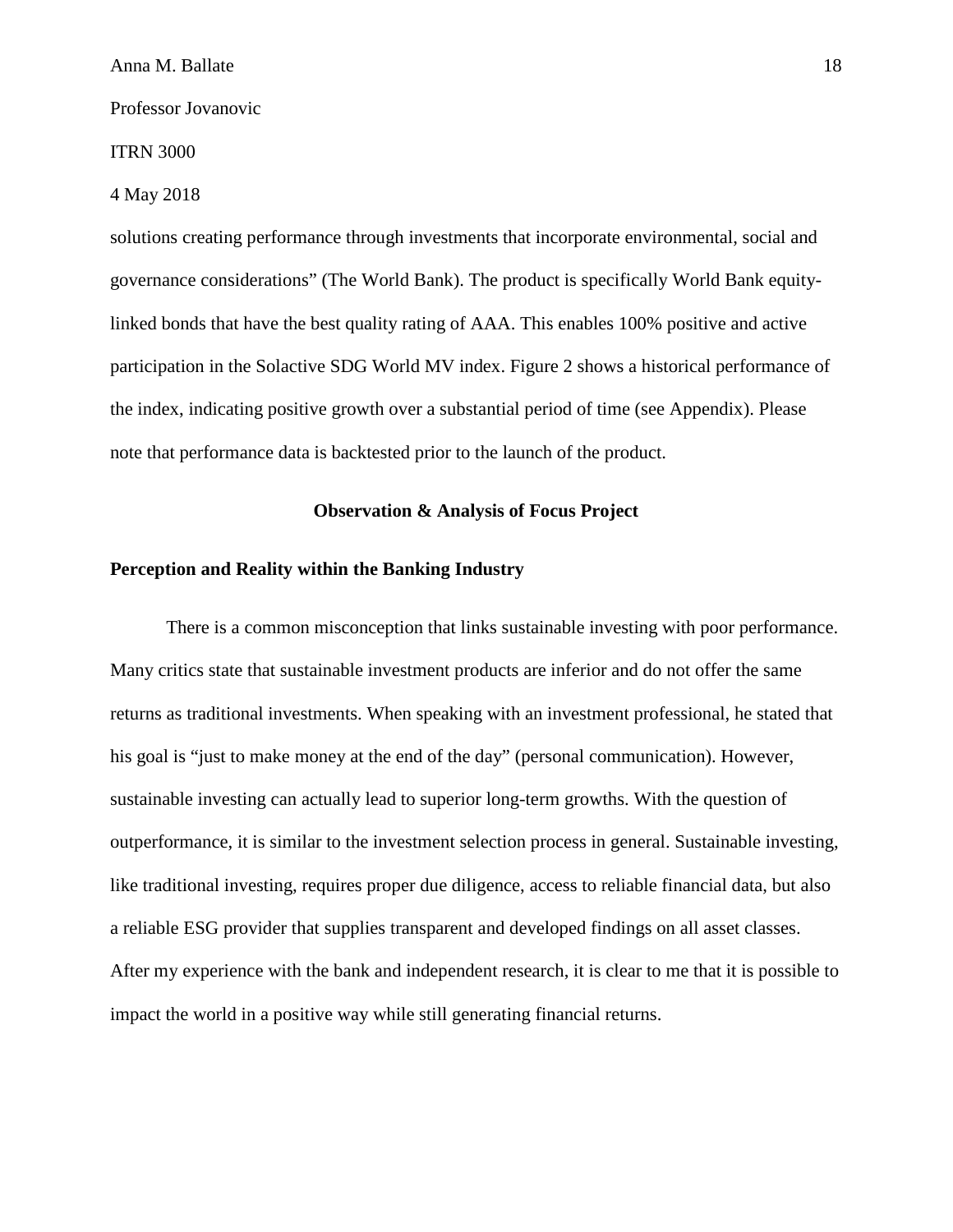#### ITRN 3000

## 4 May 2018

Another misconception is that no data exists to determine the sustainable performance of companies or that it is difficult to quantify ESG factors. However, this is not the case because there is a solid network of ESG providers, such as MSCI, Sustainalytics, and Reuters. Also, if investors would rather take a sole green investment approach, focusing on environmental issues, there are climate providers like Trucost and South Pole Group that provide analysis and disclosure of GHG emissions and an estimated carbon footprint of companies. In many cases, companies that have lower environmental footprints have lower operational costs since they are enacting efficient policies to carry out business. This, in turn, will lead to long-term sustainable growth and outperformance of their peers who continue to pollute the planet. In reality, when integrating ESG in investment decisions, it is clear that you can generate similar, if not greater returns over time. So why hesitate with sustainable investing when you can receive positive or similar returns and make the world a better place simultaneously? Figure 3 compares RobecoSAM's S&P 500 ESG Factor Weighted and the S&P 500 Indexes (see Appendix). The graph shows that over a period of a little less than ten years, the S&P 500 ESG Factor Weighted Index historically outperforms the S&P 500, offering a higher gross dividend return. This is a valid comparison since they are both S&P indexes and looking at large-cap companies within the U.S. This data was self-compiled via Bloomberg, further proving that sustainable investment data can be generated.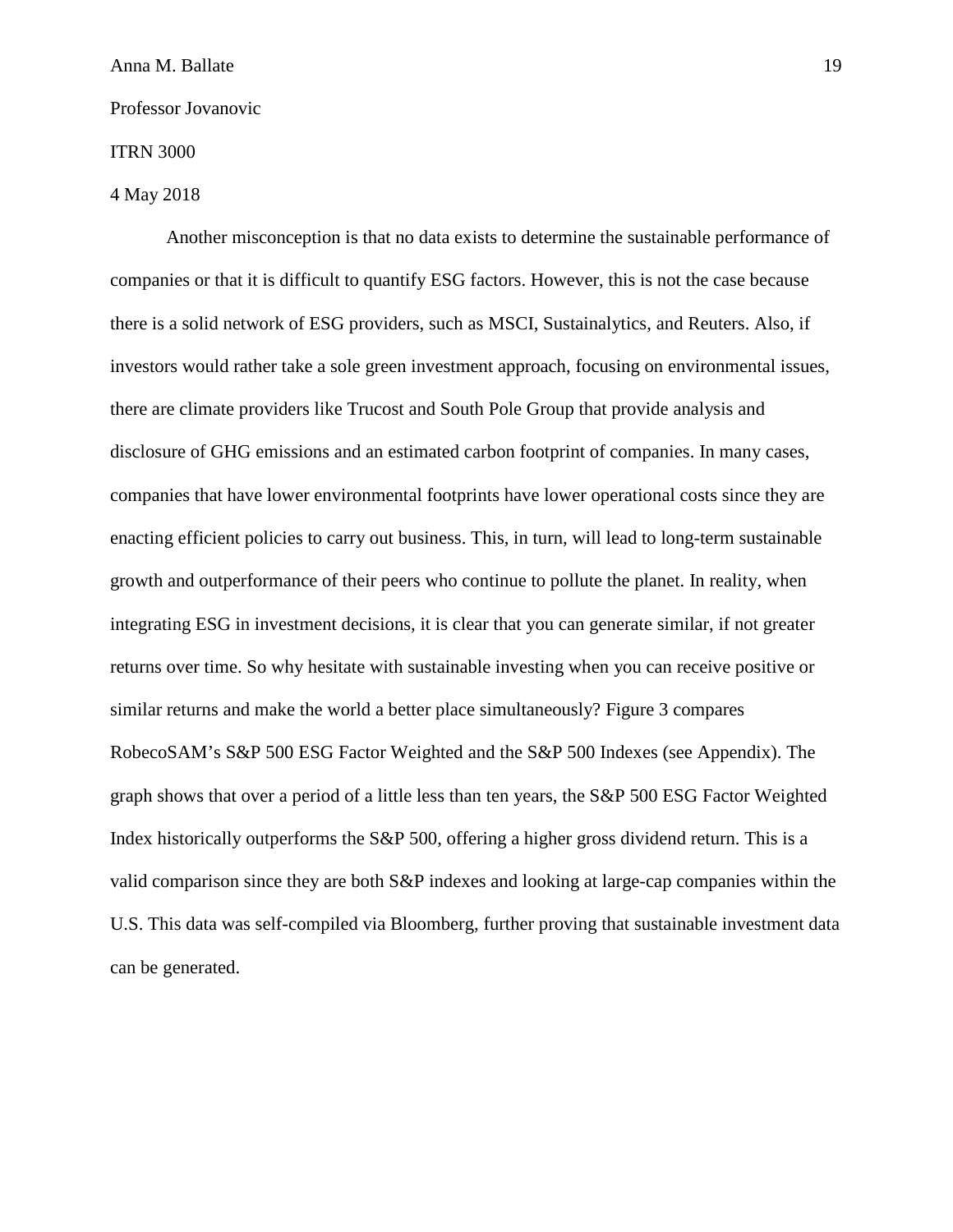Anna M. Ballate 20 Professor Jovanovic ITRN 3000 4 May 2018

## **Conclusion**

Consequently, sustainable investing is a rapidly growing niche within the investment industry, especially in Switzerland, that features many different styles and approaches. There is increasing demand from millennial investors, local and national governments, international organizations and the general public for a shift from traditional to sustainable investing. There is still a gap that needs to be filled to create this shift. For wealth and asset managers to successfully be able to integrate sustainable, ESG investment decisions into their daily work, there must be an increase in ESG education and training, ESG transparency, and the creation of a general, standardized system of reporting to streamline the process from beginning to end. Nevertheless, sustainability is a new field with high prospects for the future. It will be exciting to see its manifestation and integration in the financial industry in the next coming years since all current research and development is only at the inception. Having access to money and capital is not only a privilege but also a responsibility. It is the duty of financial professionals to utilize their investments for the betterment of the environment, society, and humankind. Money is power, thus, it is important to not abuse that power at the expense of the next generations.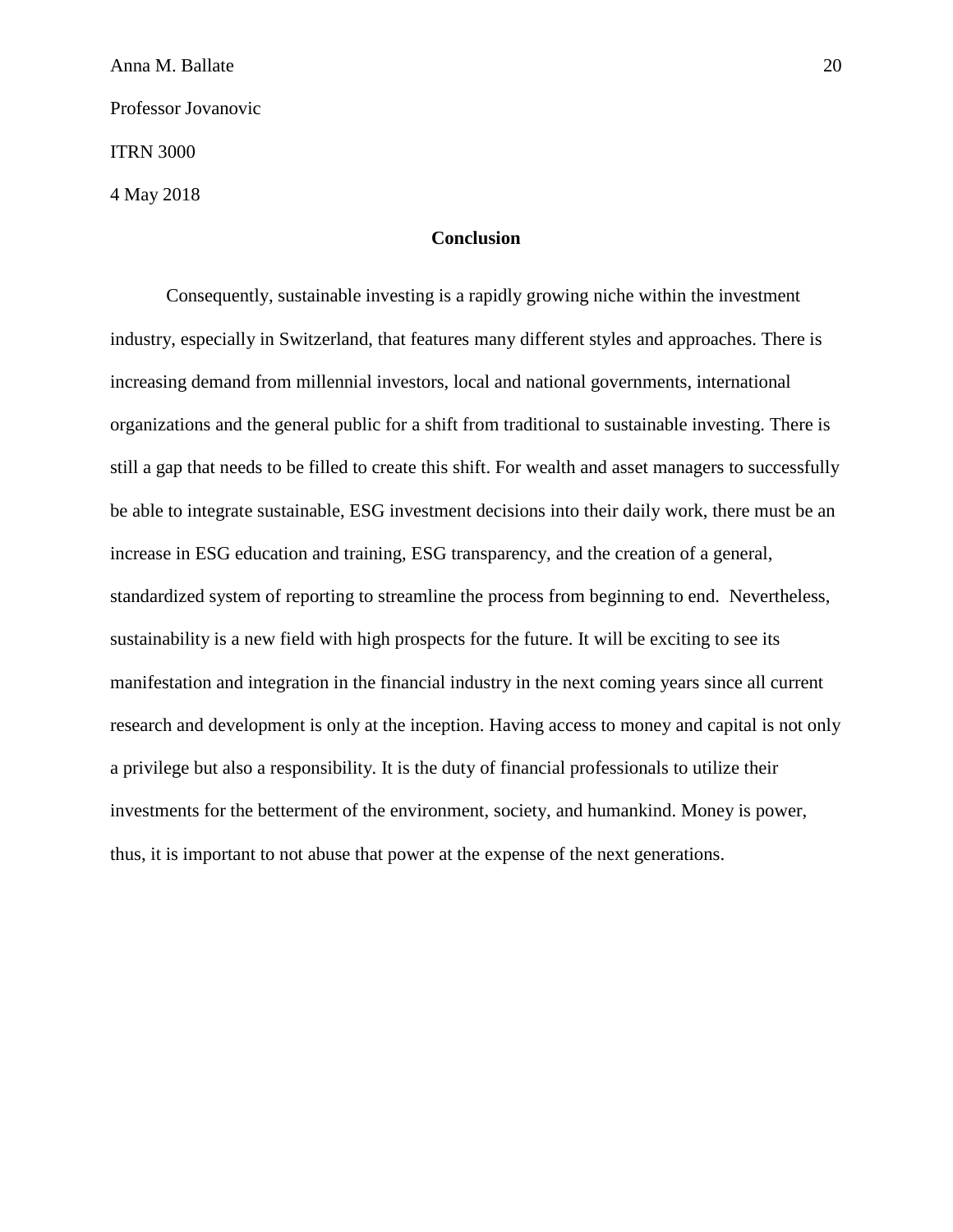ITRN 3000

4 May 2018

## **Bibliography**

- Buffle, M. (2017). Sustainable Thematic Investments. In Döbeli, S. (Ed.), *Handbook on Sustainable Investments* (90-96). Zürich: Swiss Sustainable Finance.
- de Halleux, B. & Peeters, B. (2017). Best-in-Class Approach. In Döbeli, S. (Ed.), *Handbook on Sustainable Investments* (47-50). Zürich: Swiss Sustainable Finance.
- Döbeli, S. (2017). Swiss Sustainable Investment Market Report. *Swiss Sustainable Finance*. 1-14. Retrieved 30 April, 2018 from [https://voxia.ch/wp-content/uploads/2017/06/04-SSF-](https://voxia.ch/wp-content/uploads/2017/06/04-SSF-Sabine-Doebeli.pdf)[Sabine-Doebeli.pdf](https://voxia.ch/wp-content/uploads/2017/06/04-SSF-Sabine-Doebeli.pdf)
- Döbeli, S. & Hess, K. (2017, March). Sustainable Investing: A Unique Opportunity for Swiss Private Wealth Management. *Swiss Sustainable Finance*, 4-27.

ESG and SYZ Asset Management (Personal communication, interview, 12 April, 2018).

- Gäumann, A. & Simsa, R. (2017). Shareholder Engagement—Dialogue with Companies. In Döbeli, S. (Ed.), *Handbook on Sustainable Investments* (77-82). Zürich: Swiss Sustainable Finance.
- Horlacher, J. & Koutsoukis, A. (2017). Exclusions. In Döbeli, S. (Ed.), *Handbook on Sustainable Investments* (38-43). Zürich: Swiss Sustainable Finance.
- Kaufmann, V. (2017). Exercising Voting Rights. In Döbeli, S. (Ed.), *Handbook on Sustainable Investments* (69-73). Zürich: Swiss Sustainable Finance.
- Paetzold, F. (2017). Impact Investing. In Döbeli, S. (Ed.), *Handbook on Sustainable Investments*  (97-102). Zürich: Swiss Sustainable Finance.
- Sustainable Investing and J.P. Morgan Asset Management (Personal communication, interview, 6 April, 2018).
- Sustainable Investments and Relationship Management (Personal communication, interview, 24 April, 2018).
- The World Bank. (2017, December 13). World Bank Offers First Sustainable Growth Bonds for Private Investors in Switzerland. Retrieved April 26, 2018, from http://www.worldbank.org/en/news/press-release/2017/12/13/world-bank-offers-firstsustainable-growth-bonds-for-private-investors-in-Switzerland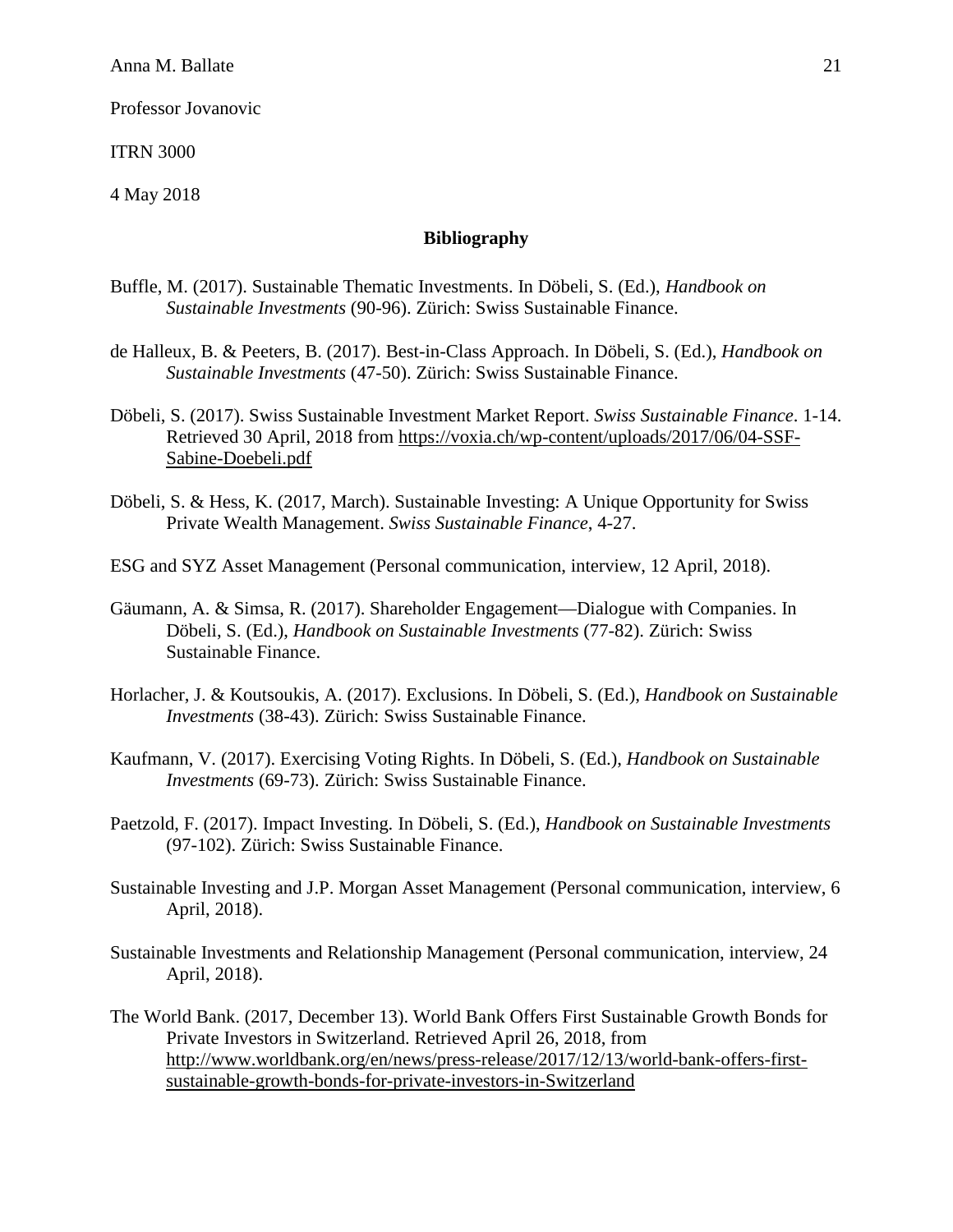ITRN 3000

4 May 2018

- Wealth Management, SYZ. (2018). Banque SYZ, a bank you can count on. Retrieved April 26, 2018 from<https://www.syzbank.com/en/banque-syz-bank-you-can-count>
- Wild, D. (2017). ESG Integration Approach. In Döbeli, S. (Ed.), *Handbook on Sustainable Investments* (54-59). Zürich: Swiss Sustainable Finance.
- Solactive. (2018). Factsheet. *Solactive Investor Information*. 1-4. Retrieved 30 April, 2018 from [https://www.solactive.com/solactive-sustainable-development-goals-world-mv](https://www.solactive.com/solactive-sustainable-development-goals-world-mv-index/investor-information/)[index/investor-information/](https://www.solactive.com/solactive-sustainable-development-goals-world-mv-index/investor-information/)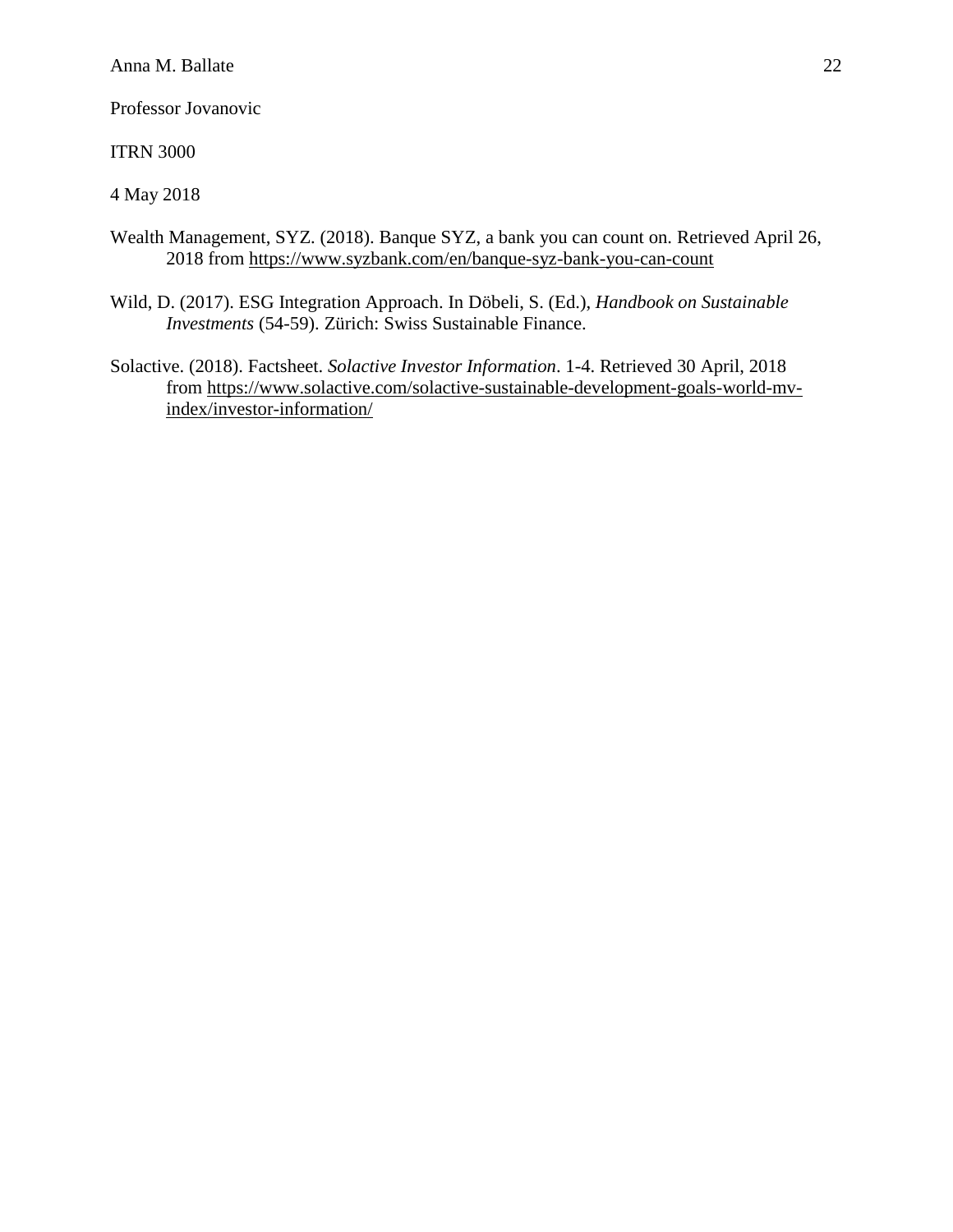ITRN 3000

4 May 2018

## **Interactive Research & Learning Activity: Journal Entries**

## 03.04.2018

Today was the start date of the internship. I met with HR and she introduced me to the majority of the departments at the bank and showed me around the building. She then brought me to the team I will be working with—Discretionary Portfolio Management (DPM). I will also have exposure with the Advisory and Asset Management Team as well. My supervisor, Fabrice, gave me readings about ESG and trends in climate change investment. He also had me fill out their questionnaire given to clients when assessing their investment profiles. Later, we went through the entire investment process from beginning to end. I was assigned to prepare a presentation on the ESG scores and controversies of their core equities. In the afternoon, I began preparing research for that and using sustainable investment tools, such as the sustainability portfolio check found on Conser's website.

#### 05.04.2018

During the morning, I was given company literature to help guide the structure and format of the presentation I will give on the ESG scores of the core equities. I was also given a reading by my supervisor about Block chain and how it can improve the investment process at banks. I did majority research during the day and also tried to find access to ESG scores, however, the majority of ESG databases are not free. In the afternoon, I sat down with Carole, a senior investment advisor who works with fund selection. She was the woman who was behind SYZ becoming the first bank in Switzerland to offer bonds issued by the World Bank, which are linked to the SDGs. She showed me some reliable companies that perform ESG scoring, such as Amundi and Vigeo Eiris She also provided me with her past presentations related to sustainable investing and access to literature about ESG and ethical banking through Savvy Investor. It was an extremely wide-opening today in seeing how impact investing is gaining momentum in the real investment world, especially at a private bank.

#### 09.04.2018

Monday morning I caught up on readings and a bit of research related to the core equities ESG presentation I will be giving. I discovered the complexity behind ESG scoring in how there are many ESG scoring companies that have different metrics and methodology. Some are more rigorous than others and some are less reliable than others. I have had more exposure with the Bloomberg Terminal and also have been able to use it to see ESG metrics of all the public companies listed. It is interesting to note that some companies are more transparent than others when it comes to finding information pertaining to sustainability and CSR. However, I believe that Bloomberg's ESG rating is not a useful system, since Carole informed me that they do not verify if the information they receive from companies is accurate. After lunch, I had a meeting with the DPM team, which was just a quick update on what everyone on the team is doing and talking a bit about the transition to their new software systems. In the late afternoon, I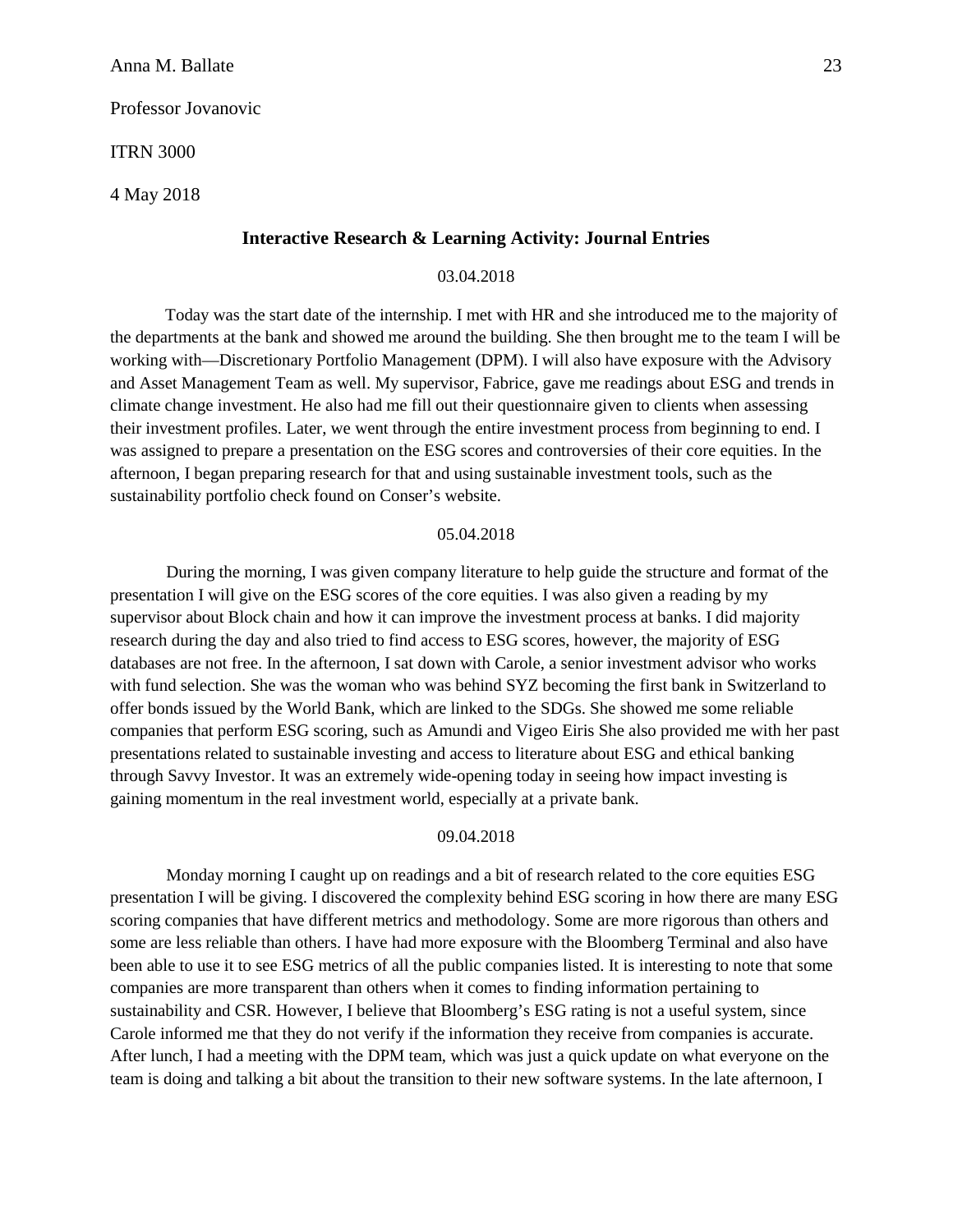#### Professor Jovanovic

#### ITRN 3000

#### 4 May 2018

was sent a spreadsheet by one of my colleagues done by Conser with an ESG consensus on hundreds of companies.

#### 10.04.2018

Using the Conser spreadsheet I was given, I now have a bit more direction when preparing the ESG controversies presentation on the core equities. I spent the majority of the morning researching controversies and ESG factors that may be lagging across each of the core companies. Almost all of the core equities have a B rating, there is one A, and a few Cs. It was challenging to find reliable and transparent information on the companies, especially without any access to ESG data. I presented what I had done so far to two of my colleagues and they said it was a good starting point and that I should have it ready by next week. The downside of Conser is that it only provides an overall score of each company. It does not provide a breakdown of each individual ESG score and its subsectors. It also does not explain why a company has a specific rating. These are some of the issues I must sort out by next week, but I am just happy to be working on something that together will create a positive impact on future generations.

#### 11.04.2018

There was an investment meeting led by the DPM team, which was held in the other Geneva office. It was a live conference call where the Milan, Lugano, and Zurich offices were all present. It was really insightful to see how a bank, such as SYZ, carries its business and informs its employees about trends in the market, portfolio performance, and new investment ideas. Carole gave a short presentation about where she believes the next century will take sector allocation and how it will change greatly as a response to climate change and impact investing. She believes there will be new sectors emerging such as smart materials and e-transportation, which is really exciting for millennial investors. Later in the morning, I just continued to do some research on sustainable investing and ethical banking in general.

## 12.04.2018

Today I spent the day with SYZ's Asset Management (SAM) team, which has done some work on sustainable investing, in particular with a low carbon approach. During the morning, Guillaume, an analyst for Global Equities, sat down with me and explained the entire investment process. He described all the key players and processes within Asset Management. Later, we discussed ESG and he showed me some great resources to use for my paper from SSF. In the afternoon, I sat down with Julien who is on the Product Development Team. He showed me all the resources and literature that has helped him with his work on ESG within the firm. Mandates and client interest in ESG is what prompted SAM to begin developing a framework for sustainable investments. However, SAM and the rest of SYZ have a long way to go before sustainable investing is evident across the majority of funds.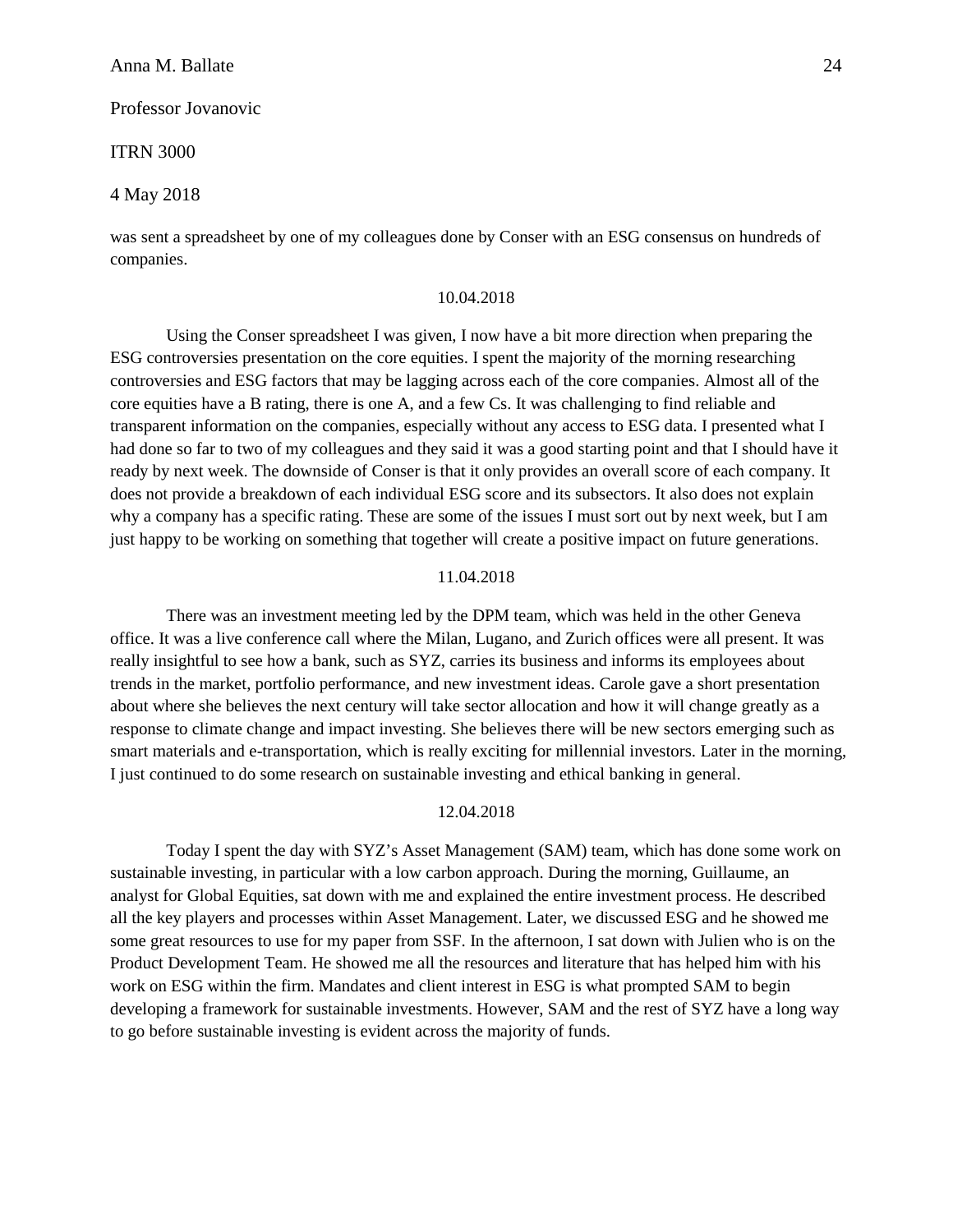Professor Jovanovic

ITRN 3000

4 May 2018

#### 16.04.2018

Monday morning, I caught up with weekend news on the markets and readings that SAM had shared with me from the past week. After, I began working on the presentation I have been devoting the majority of my time to which is about the ESG score and controversy of DPM's core equities. I was struggling finding sources to use since the majority of ESG providers are not free and Conser only gives an overall rating with minimal or no explanation. I was able to develop a system for my due diligence which involved searching up the security on Yahoo Finance and going to the company's website searching for their sustainability report. Yahoo Finance has a new sustainability tab and shows how the company ranks overall in terms of ESG and provides a chart comparing the company to its industry peers. Yahoo Finance sources their sustainability data from Sustainalytics, which is one of the top ESG providers. I spent the majority of the day doing research and putting the information together on a PowerPoint.

## 17.04.2018

I continued to work on my presentation for the remainder of the morning. It is a bit time consuming to do effective research on a company's sustainability position. The majority of companies have either a sustainability report or a section on sustainability within their annual report. Some companies are more transparent than others. Those with the most transparency have a higher rating. The downside of using a company's own findings is the self-reporting bias that comes with that information. It is unclear to what extent the companies are being checked and verified for their sustainability accomplishments and progression of established goals. In the afternoon, I showed my presentation to two of my colleagues and they said I should be ready to present for tomorrow.

#### 18.04.2018

This Wednesday there was another investment meeting. Yasmina from the Advisory team gave a presentation on a new investment idea on the company Amadeus. After, there was another presentation which encouraged investment in Russia. However, it seemed that some of the staff seemed skeptical the idea. Last, there was a presentation about carbon emissions and how SAM is has developed a low carbon investment approach. It was interesting since they explained and broke down what are the three scopes of carbon emissions and how many times it is the indirect carbon emissions that contribute to a company's full carbon footprint. After, I gave my presentation on the ESG Controversy on the core equities to the DPM Team. They gave me positive feedback and some instruction loose ends to tie up so that the presentation will be useful for them. After, I was invited by Yasmina to attend a Sustainable Finance lunch hosted by Amundi Asset Management. Even though the presentation was in French, the PowerPoint itself was in English. It was really inspiring to see a community of professionals interested in responsible investing.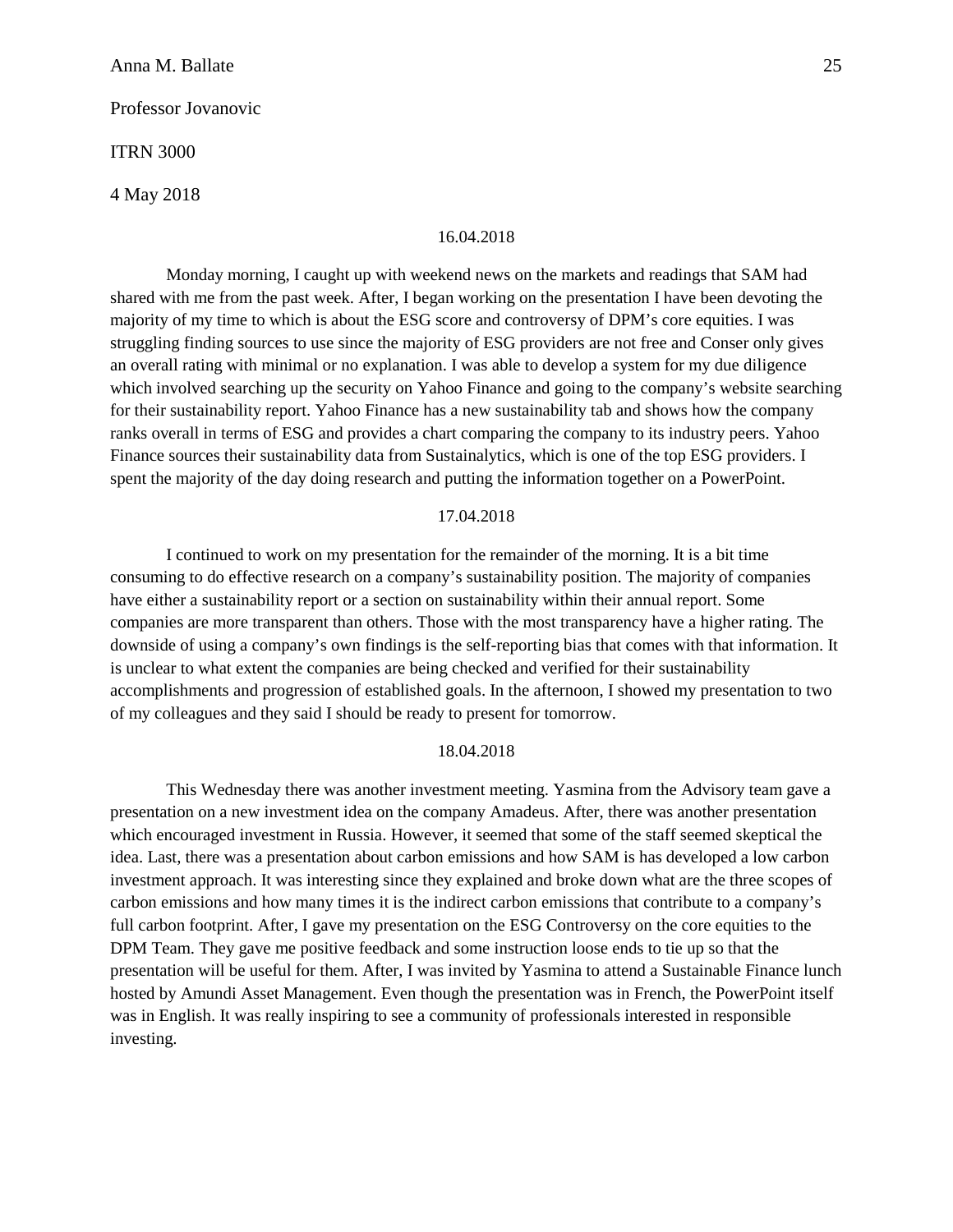#### Professor Jovanovic

#### ITRN 3000

4 May 2018

#### 19.04.2018

For the majority of the morning, I worked editing my presentation with the feedback I got yesterday. Luc, Head of DPM, said that it would be useful to first give more background on sustainable investing, a breakdown of ESG, and a summary of each of the companies basically stating what is underline controversy with their business. The main resource I have been using is the Handbook on Sustainable Investments, written by SSF. It is extremely useful in explain what is sustainable investing and its current state especially in Switzerland. In the afternoon, I had the opportunity to sit down with Yasmina. She explained to me how the advisory process works and why some clients made decide they would rather have investment advisors, instead of fully delegating the management of their investments to someone. She says that she really enjoys her job, because she is able to come up with her own investment ideas, discuss them with the client, and later present it to everyone at the bank. It is a good balance between independent research and analysis and having clients to build trust and a relationship with. I really enjoyed speaking with Yasmina. It is important for me to have female mentors in finance and hearing their story.

## 23.04.2018

Monday morning I caught up with emails and readings on the Financial Times, as well as some literature from Swiss Sustainable Finance. In the afternoon, I continued working on my presentation, since I need to provide a more in-depth introduction of what ESG and sustainable investing actually is. I added some charts to show how ESG is linked to positive performance.

## 24.04.2018

I primarily worked on my presentation all day. I used readings from Swiss Sustainable Finance and a presentation from Amundi to formulate my framework so that my colleagues on the team can have a better grasp of ESG. I also added overall ESG scores for the major companies held by DPM and Advisory. It is interesting to see the variations in scoring by different ESG providers. In the afternoon, I sat down with Saïd and showed him my presentation thus far. He gave me some constructive feedback, and said I need to be able explain the incentive for him, as an investor, to invest sustainably.

#### 26.04.2018

Today I had more engagement with Fabrice and Saïd. I sat down with Fabrice for a bit and he shared with me when he first head about sustainable finance, which was over ten years ago. He talked to me about the responsible investing initiatives within the firm and how back then it was harder to promote sustainable products since there was no one fully dedicated to the task. Later, I sat down with Saïd, and he showed me interesting U.S. sector data from Bloomberg. It was good to get a sense of what specific technical skills are important for portfolio managers.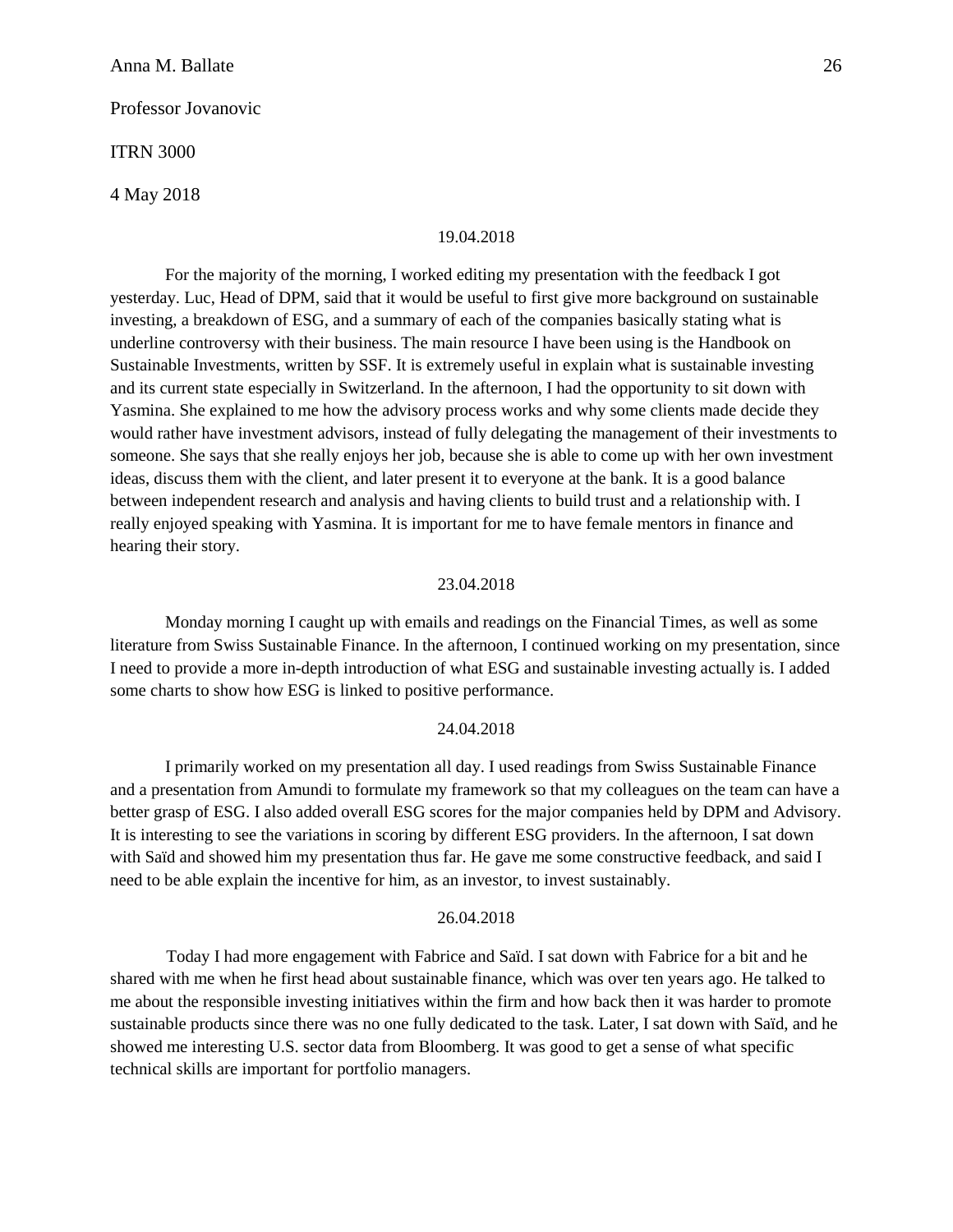Professor Jovanovic

ITRN 3000

4 May 2018

#### 30.04.2018

During the morning, I continued to work on my presentation, while also gathering solid research on ESG (notably from Swiss Sustainable Finance). I also added the controversy levels of the main equities held by DPM, since it is also a point of interest in their investment decisions. In the afternoon, I began organizing all the sources I had obtained thus far in regards to sustainable investing and ESG. It is quite overwhelming to catch up on all the recent developments, since it is such a fast growing niche.

#### 01.05.3018

I finished up the bulk of my presentation and added the controversies of all the main DPM holdings. So many companies have had past controversies, but it is important to remember that large public companies in general are far from perfect. One of the challenges for me is gathering data and information on equities in regards to sustainability since there is a low level of transparency behind these companies. However, I will do my best to work with what I have, but still proceed with caution when it comes to obtaining sources and analyzing data to reach a conclusion.

## 02.05.2018

Today, Saïd gave one final review of my presentation. He helped with formatting issues on PowerPoint and helped solidify the framework portion of my presentation. We worked together on Bloomberg to create a graph comparison of the S&P 500 against RobecoSAM's S&P500 Weighted ESG factor index. The graph shows that historically the ESG index slightly outperforms the S&P500. When looking at sustainable funds and indexes, it is important to look at the composition of the index or products to make sure that it is actually creating positive impact and performing financially well. The investment analysis of comparing non sustainable products with sustainable products is crucial, since some non sustainable products may outperform sustainable ones at times. Nevertheless, there are great amount of sustainable funds, products, equities, and indexes that exist and at times surpass the benchmark so it is just a matter of taking the time to identify the outperformers.

## 03.05.2018

During the morning, I made some last minute touches to my presentation and prepared my notes. I then gave the presentation to the entire DPM and Advisory team. They enjoyed the presentation very much and saw it as very thought-provoking. Later we addressed some of the issues with sustainable investing and ESG currently; for example, the fact there is no one body of standards to address ESG guidelines or ratings since there are many players and organizations emerging in sustainable finance. Overall, I am extremely grateful for the opportunity I've been given to research, work, and discover my passion for sustainable finance. I really appreciate my time with SYZ Group.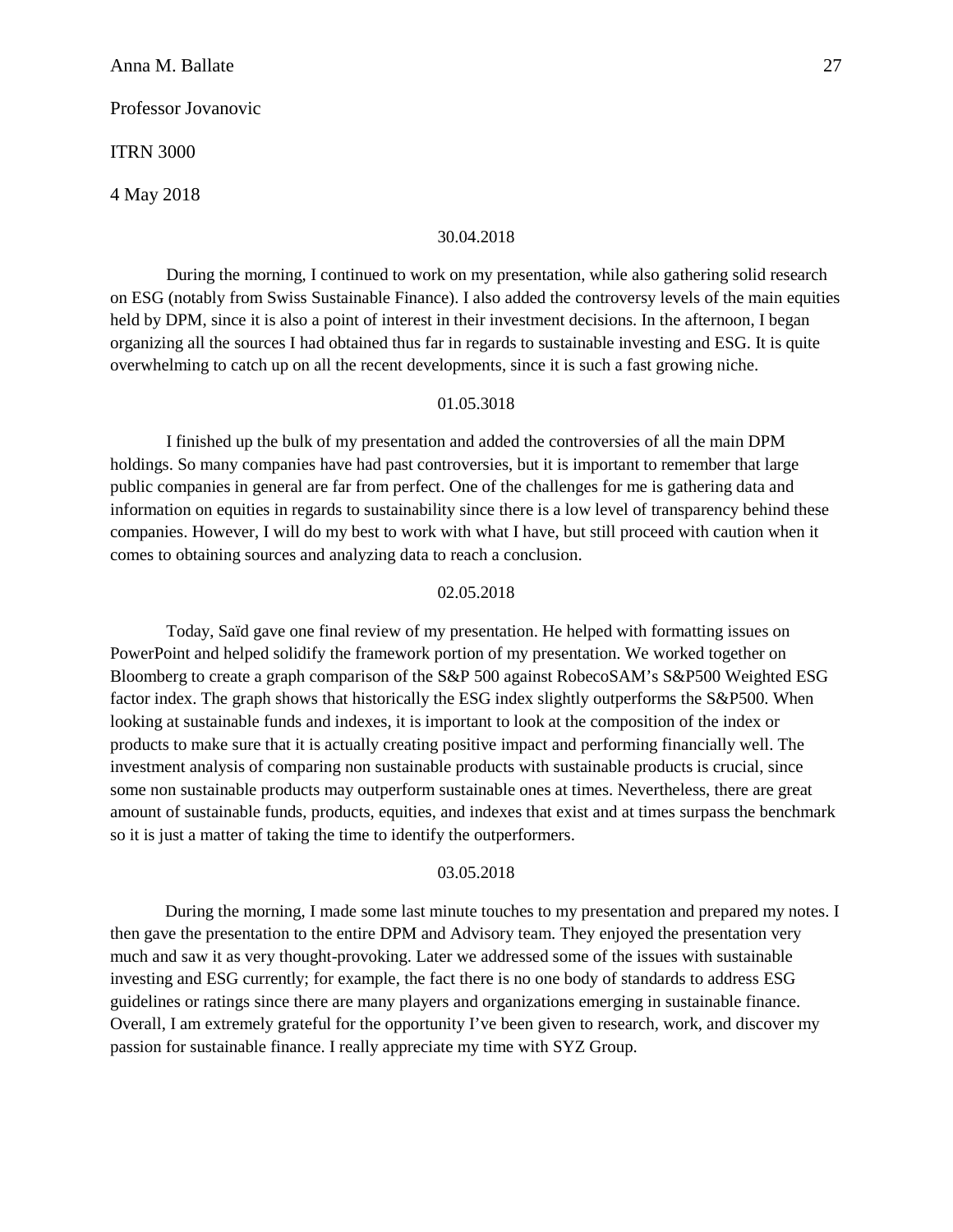## ITRN 3000

## 4 May 2018

## **Appendix**



**Figure 1: Leading sustainable investment strategies with high growth rates (Döbeli, 2017).**



#### **HISTORICAL PERFORMANCE\***

**Figure 2: Performance of Solactive SDGs World MV Index (Solactive, 2018).**